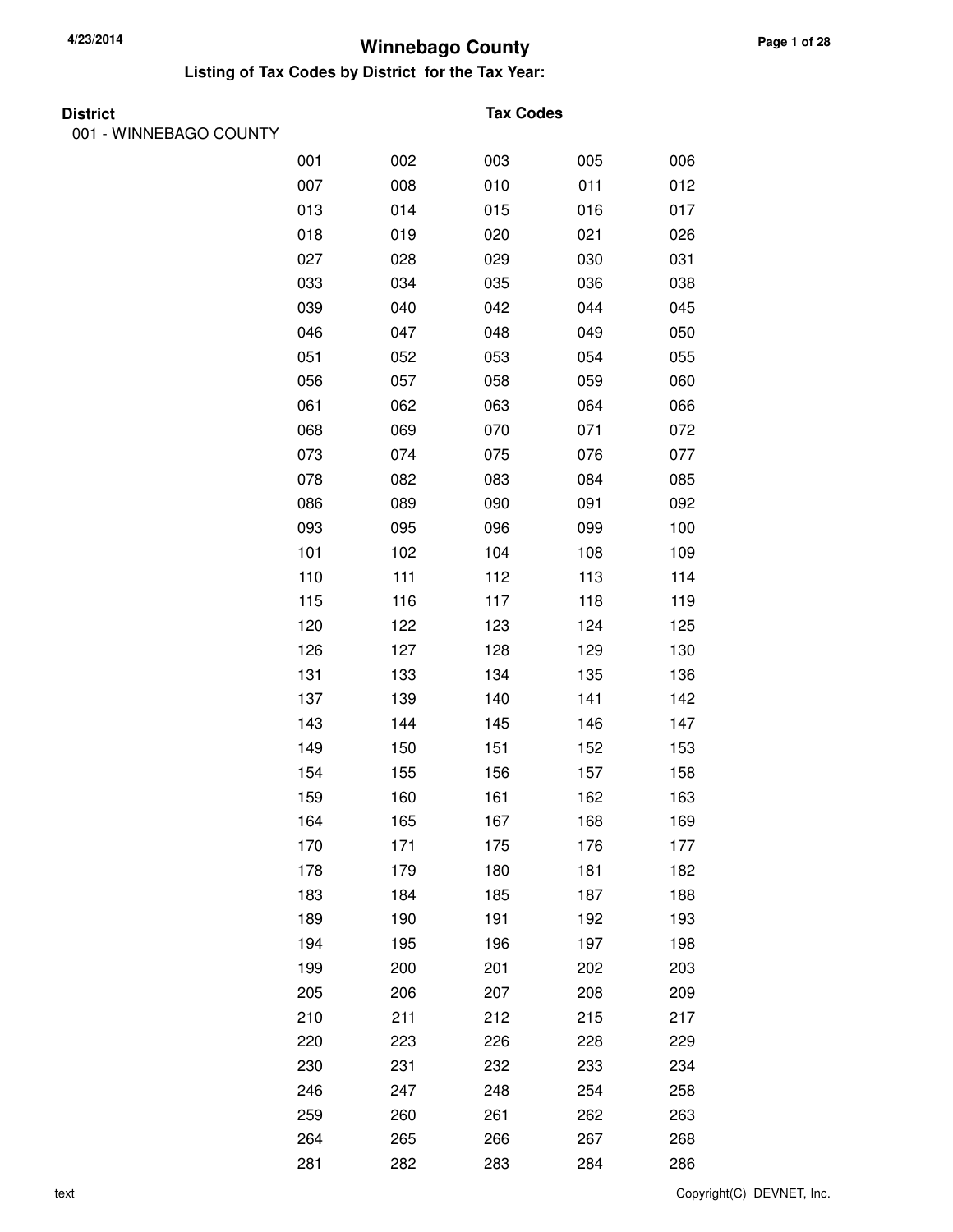**Listing of Tax Codes by District for the Tax Year:**

**District** 

|     |     | <b>Tax Codes</b> |     |     |
|-----|-----|------------------|-----|-----|
| 290 | 300 | 301              | 302 | 303 |
| 304 | 305 | 306              | 307 | 308 |
| 309 | 310 | 311              | 312 | 313 |
| 314 | 315 | 324              | 325 | 326 |
| 343 | 351 | 358              | 360 | 361 |
| 362 | 363 | 364              | 365 | 366 |
| 367 | 368 | 369              | 370 | 372 |
| 373 | 374 | 377              | 378 | 379 |
| 380 | 381 | 382              | 383 | 385 |
| 386 | 391 | 392              | 393 | 394 |
| 395 | 396 | 397              | 398 | 400 |
| 402 | 403 | 404              | 405 | 406 |
| 407 | 408 | 409              | 410 | 411 |
| 412 | 413 | 414              | 416 | 417 |
| 418 | 419 | 420              | 421 | 422 |
| 423 | 424 | 425              | 426 | 427 |
| 428 | 429 | 430              | 431 | 432 |
| 433 | 434 | 435              | 436 | 437 |
| 438 | 439 | 440              | 441 | 442 |
| 443 | 444 | 445              | 446 | 447 |
| 448 | 449 | 450              | 451 | 452 |
| 453 | 454 |                  |     |     |
|     |     |                  |     |     |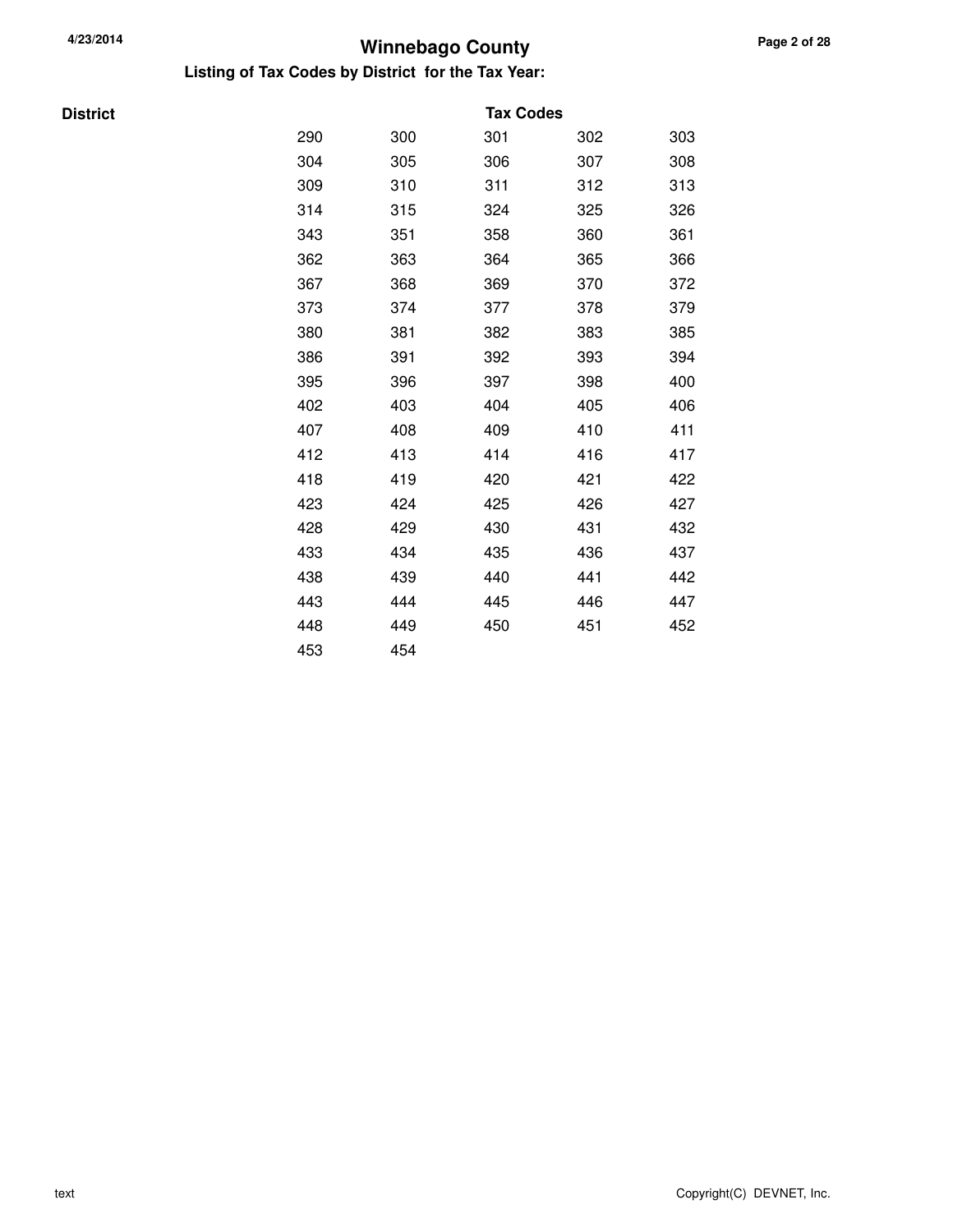#### **Listing of Tax Codes by District for the Tax Year:**

002 - FOREST PRESERVE

#### **Tax Codes**

| 001 | 002 | 003 | 005 | 006 |
|-----|-----|-----|-----|-----|
| 007 | 008 | 010 | 011 | 012 |
| 013 | 014 | 015 | 016 | 017 |
| 018 | 019 | 020 | 021 | 026 |
| 027 | 028 | 029 | 030 | 031 |
| 033 | 034 | 035 | 036 | 038 |
| 039 | 040 | 042 | 044 | 045 |
| 046 | 047 | 048 | 049 | 050 |
| 051 | 052 | 053 | 054 | 055 |
| 056 | 057 | 058 | 059 | 060 |
| 061 | 062 | 063 | 064 | 066 |
| 068 | 069 | 070 | 071 | 072 |
| 073 | 074 | 075 | 076 | 077 |
| 078 | 082 | 083 | 084 | 085 |
| 086 | 089 | 090 | 091 | 092 |
| 093 | 095 | 096 | 099 | 100 |
| 101 | 102 | 104 | 108 | 109 |
| 110 | 111 | 112 | 113 | 114 |
| 115 | 116 | 117 | 118 | 119 |
| 120 | 122 | 123 | 124 | 125 |
| 126 | 127 | 128 | 129 | 130 |
| 131 | 133 | 134 | 135 | 136 |
| 137 | 139 | 140 | 141 | 142 |
| 143 | 144 | 145 | 146 | 147 |
| 149 | 150 | 151 | 152 | 153 |
| 154 | 155 | 156 | 157 | 158 |
| 159 | 160 | 161 | 162 | 163 |
| 164 | 165 | 167 | 168 | 169 |
| 170 | 171 | 175 | 176 | 177 |
| 178 | 179 | 180 | 181 | 182 |
| 183 | 184 | 185 | 187 | 188 |
| 189 | 190 | 191 | 192 | 193 |
| 194 | 195 | 196 | 197 | 198 |
| 199 | 200 | 201 | 202 | 203 |
| 205 | 206 | 207 | 208 | 209 |
| 210 | 211 | 212 | 215 | 217 |
| 220 | 223 | 226 | 228 | 229 |
| 230 | 231 | 232 | 233 | 234 |
| 246 | 247 | 248 | 254 | 258 |
| 259 | 260 | 261 | 262 | 263 |
| 264 | 265 | 266 | 267 | 268 |
| 281 | 282 | 283 | 284 | 286 |

text Copyright(C) DEVNET, Inc.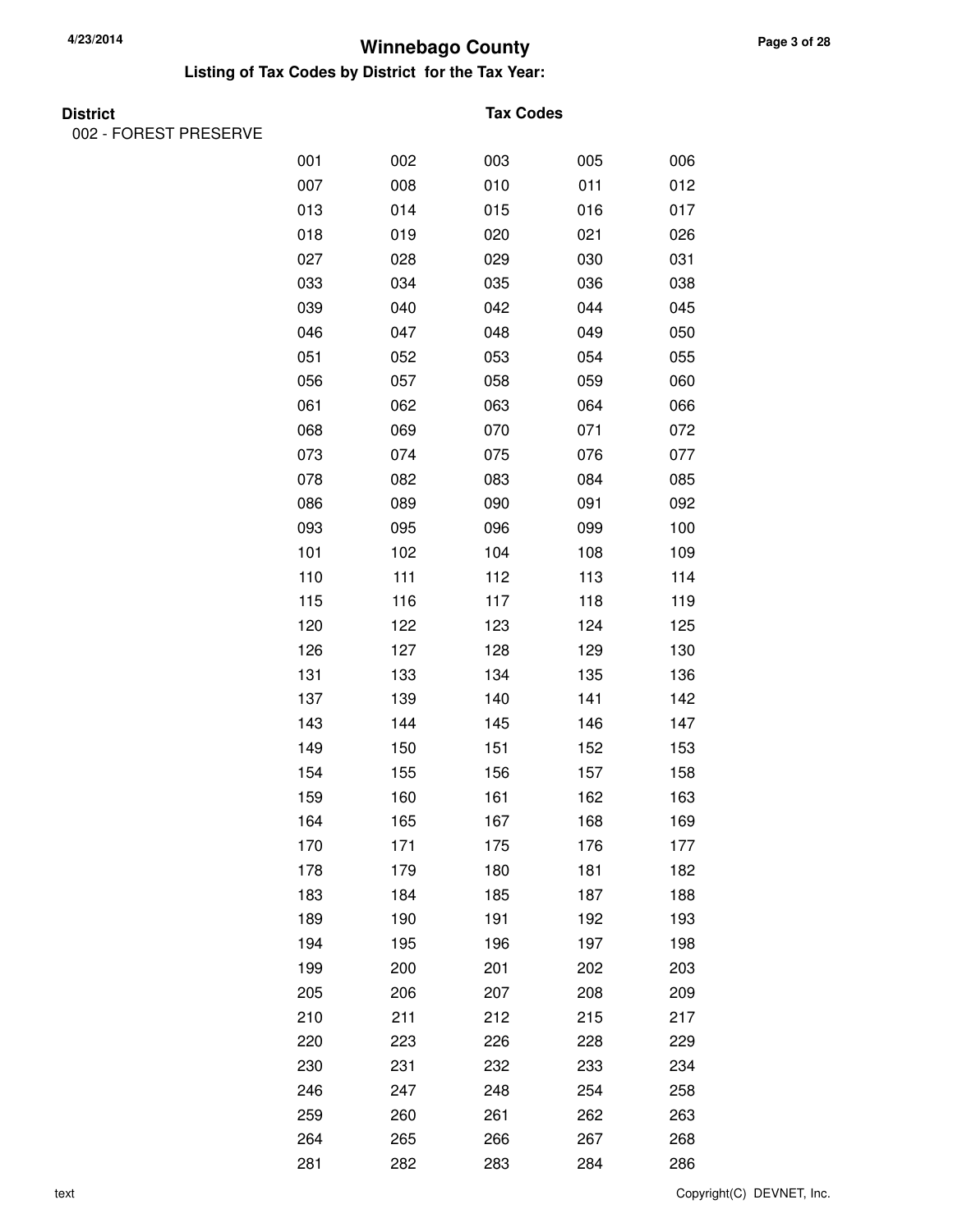**Listing of Tax Codes by District for the Tax Year:**

| <b>District</b>              |     |     | <b>Tax Codes</b> |     |     |
|------------------------------|-----|-----|------------------|-----|-----|
|                              | 290 | 300 | 301              | 302 | 303 |
|                              | 304 | 305 | 306              | 307 | 308 |
|                              | 309 | 310 | 311              | 312 | 313 |
|                              | 314 | 315 | 324              | 325 | 326 |
|                              | 343 | 351 | 358              | 360 | 361 |
|                              | 362 | 363 | 364              | 365 | 366 |
|                              | 367 | 368 | 369              | 370 | 372 |
|                              | 373 | 374 | 377              | 378 | 379 |
|                              | 380 | 381 | 382              | 383 | 385 |
|                              | 386 | 391 | 392              | 393 | 394 |
|                              | 395 | 396 | 397              | 398 | 400 |
|                              | 402 | 403 | 404              | 405 | 406 |
|                              | 407 | 408 | 409              | 410 | 411 |
|                              | 412 | 413 | 414              | 416 | 417 |
|                              | 418 | 419 | 420              | 421 | 422 |
|                              | 423 | 424 | 425              | 426 | 427 |
|                              | 428 | 429 | 430              | 431 | 432 |
|                              | 433 | 434 | 435              | 436 | 437 |
|                              | 438 | 439 | 440              | 441 | 442 |
|                              | 443 | 444 | 445              | 446 | 447 |
|                              | 448 | 449 | 450              | 451 | 452 |
|                              | 453 | 454 |                  |     |     |
| 003 - BURRITT TOWNSHIP       |     |     |                  |     |     |
|                              | 254 | 258 | 259              | 260 | 261 |
|                              | 262 | 263 | 264              | 265 | 266 |
|                              | 267 | 268 |                  |     |     |
| 004 - CHERRY VALLEY TOWNSHIP |     |     |                  |     |     |
|                              | 110 | 111 | 112              | 113 | 114 |
|                              | 115 | 116 | 119              | 120 | 122 |
|                              | 124 | 125 | 127              | 128 | 129 |
|                              | 343 | 366 | 367              | 383 | 386 |
|                              | 396 | 440 |                  |     |     |
|                              |     |     |                  |     |     |

228 229 230 231 232

233 234

#### 005 - DURAND TOWNSHIP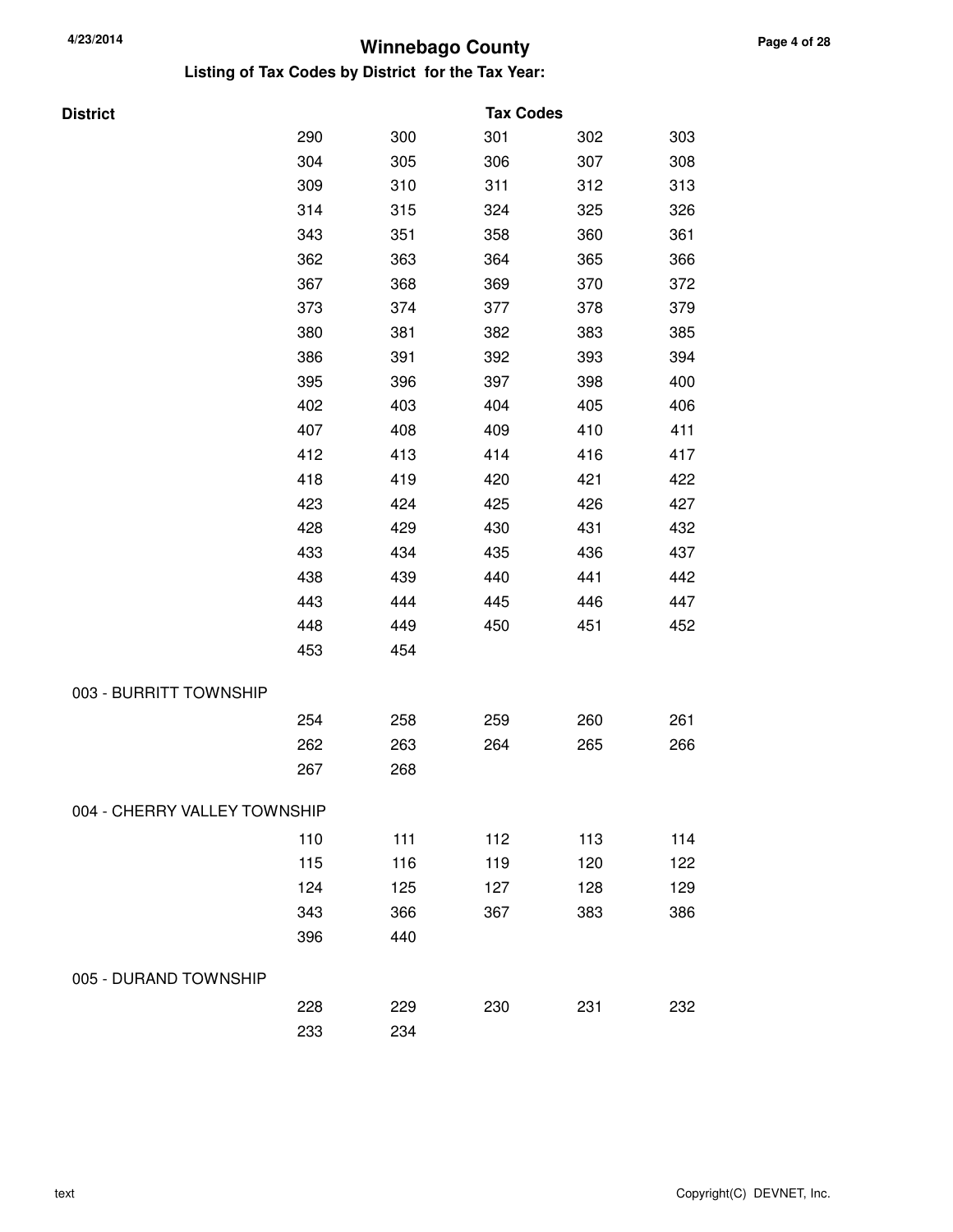| <b>District</b>           |     |     | <b>Tax Codes</b> |     |     |
|---------------------------|-----|-----|------------------|-----|-----|
| 006 - HARLEM TOWNSHIP     |     |     |                  |     |     |
|                           | 006 | 007 | 012              | 019 | 020 |
|                           | 026 | 042 | 045              | 049 | 074 |
|                           | 075 | 078 | 100              | 101 | 102 |
|                           | 108 | 109 | 118              | 130 | 133 |
|                           | 134 | 135 | 136              | 137 | 139 |
|                           | 140 | 141 | 142              | 143 | 144 |
|                           | 145 | 147 | 149              | 151 | 152 |
|                           | 153 | 158 | 159              | 160 | 163 |
|                           | 164 | 194 | 208              | 215 | 217 |
|                           | 408 | 413 | 414              | 416 | 427 |
|                           | 428 | 429 | 430              | 431 | 432 |
|                           | 433 | 434 | 435              | 442 | 443 |
|                           | 444 | 445 | 449              | 454 |     |
| 007 - HARRISON TOWNSHIP   |     |     |                  |     |     |
|                           | 246 | 247 | 248              |     |     |
| 008 - LAONA TOWNSHIP      |     |     |                  |     |     |
|                           | 212 | 220 |                  |     |     |
| 009 - OWEN TOWNSHIP       |     |     |                  |     |     |
|                           | 046 | 146 | 150              | 154 | 155 |
|                           | 156 | 157 | 161              | 162 | 165 |
|                           | 167 | 168 | 169              | 170 | 171 |
|                           | 195 | 200 | 304              | 358 | 360 |
|                           | 361 | 362 | 363              | 364 | 365 |
|                           | 368 | 369 |                  |     |     |
| 010 - PECATONICA TOWNSHIP |     |     |                  |     |     |
|                           | 281 | 282 | 283              | 284 | 286 |
|                           | 425 |     |                  |     |     |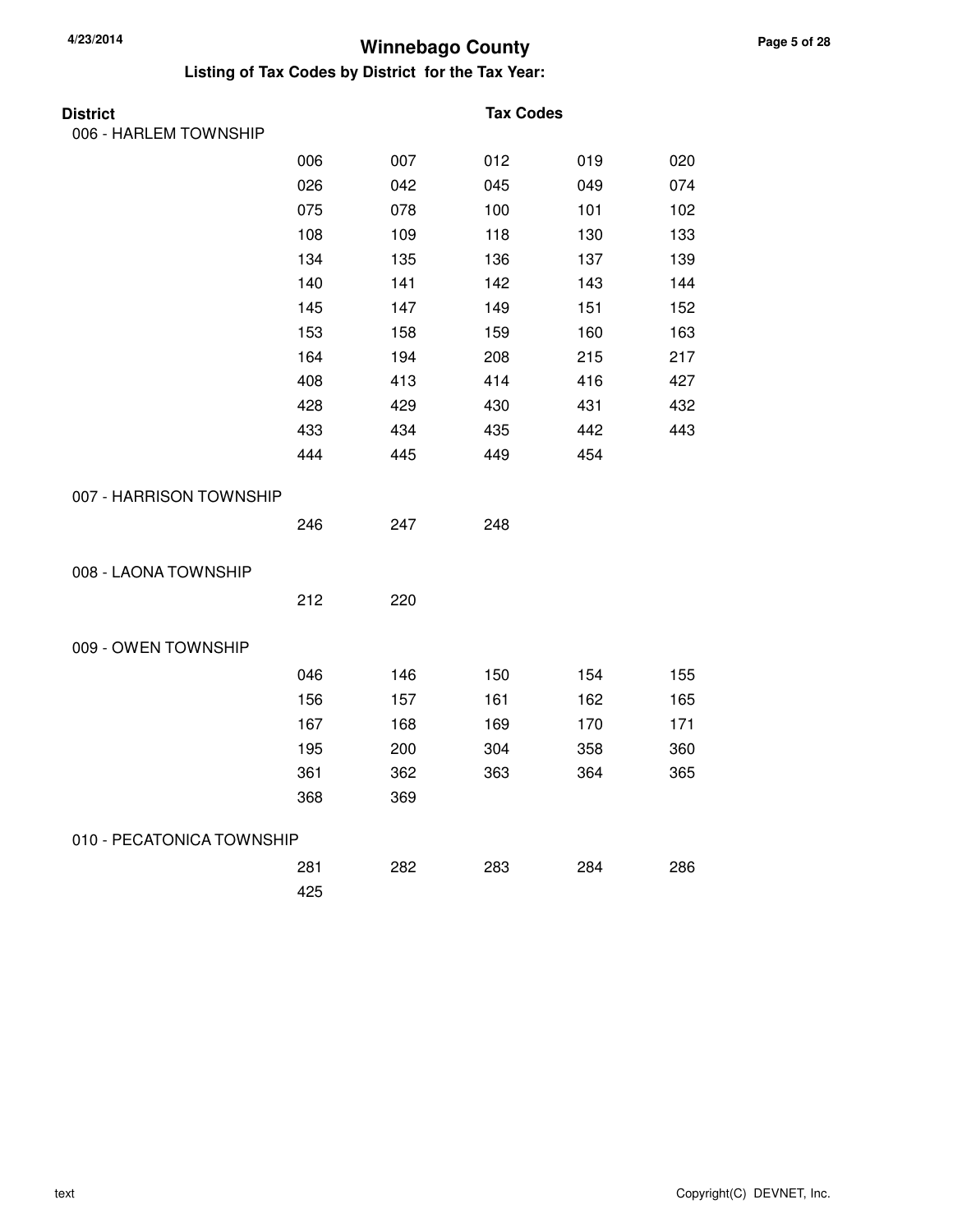| <b>District</b>         |     |     | <b>Tax Codes</b> |     |     |
|-------------------------|-----|-----|------------------|-----|-----|
| 011 - ROCKFORD TOWNSHIP |     |     |                  |     |     |
|                         | 001 | 002 | 003              | 005 | 008 |
|                         | 010 | 011 | 013              | 014 | 015 |
|                         | 016 | 017 | 018              | 021 | 027 |
|                         | 028 | 029 | 030              | 031 | 033 |
|                         | 034 | 035 | 036              | 038 | 039 |
|                         | 040 | 044 | 047              | 048 | 050 |
|                         | 051 | 052 | 053              | 054 | 055 |
|                         | 056 | 057 | 058              | 059 | 060 |
|                         | 061 | 062 | 063              | 064 | 066 |
|                         | 069 | 070 | 071              | 072 | 073 |
|                         | 076 | 077 | 082              | 083 | 084 |
|                         | 085 | 086 | 089              | 090 | 091 |
|                         | 092 | 093 | 095              | 096 | 099 |
|                         | 104 | 117 | 123              | 126 | 131 |
|                         | 223 | 226 | 351              | 370 | 372 |
|                         | 373 | 374 | 377              | 378 | 379 |
|                         | 380 | 381 | 382              | 385 | 391 |
|                         | 392 | 393 | 394              | 395 | 397 |
|                         | 398 | 400 | 403              | 404 | 405 |
|                         | 406 | 407 | 409              | 410 | 411 |
|                         | 412 | 417 | 418              | 419 | 421 |
|                         | 422 | 423 | 424              | 426 | 436 |
|                         | 437 | 438 | 439              | 441 | 446 |
|                         | 448 | 450 | 451              | 452 | 453 |
| 012 - ROCKTON TOWNSHIP  |     |     |                  |     |     |
|                         | 190 | 191 | 193              | 197 | 201 |
|                         | 202 | 203 | 205              | 206 | 290 |
|                         | 402 | 420 |                  |     |     |
| 013 - ROSCOE TOWNSHIP   |     |     |                  |     |     |
|                         | 068 | 175 | 176              | 177 | 178 |
|                         | 179 | 180 | 181              | 182 | 183 |
|                         | 184 | 185 | 187              | 188 | 189 |
|                         | 192 | 196 | 198              | 199 | 207 |
|                         | 209 | 447 |                  |     |     |
| 014 - SEWARD TOWNSHIP   |     |     |                  |     |     |
|                         | 300 | 301 | 302              | 303 | 305 |
|                         | 306 | 307 | 308              | 309 | 310 |
|                         | 311 | 312 | 313              | 314 |     |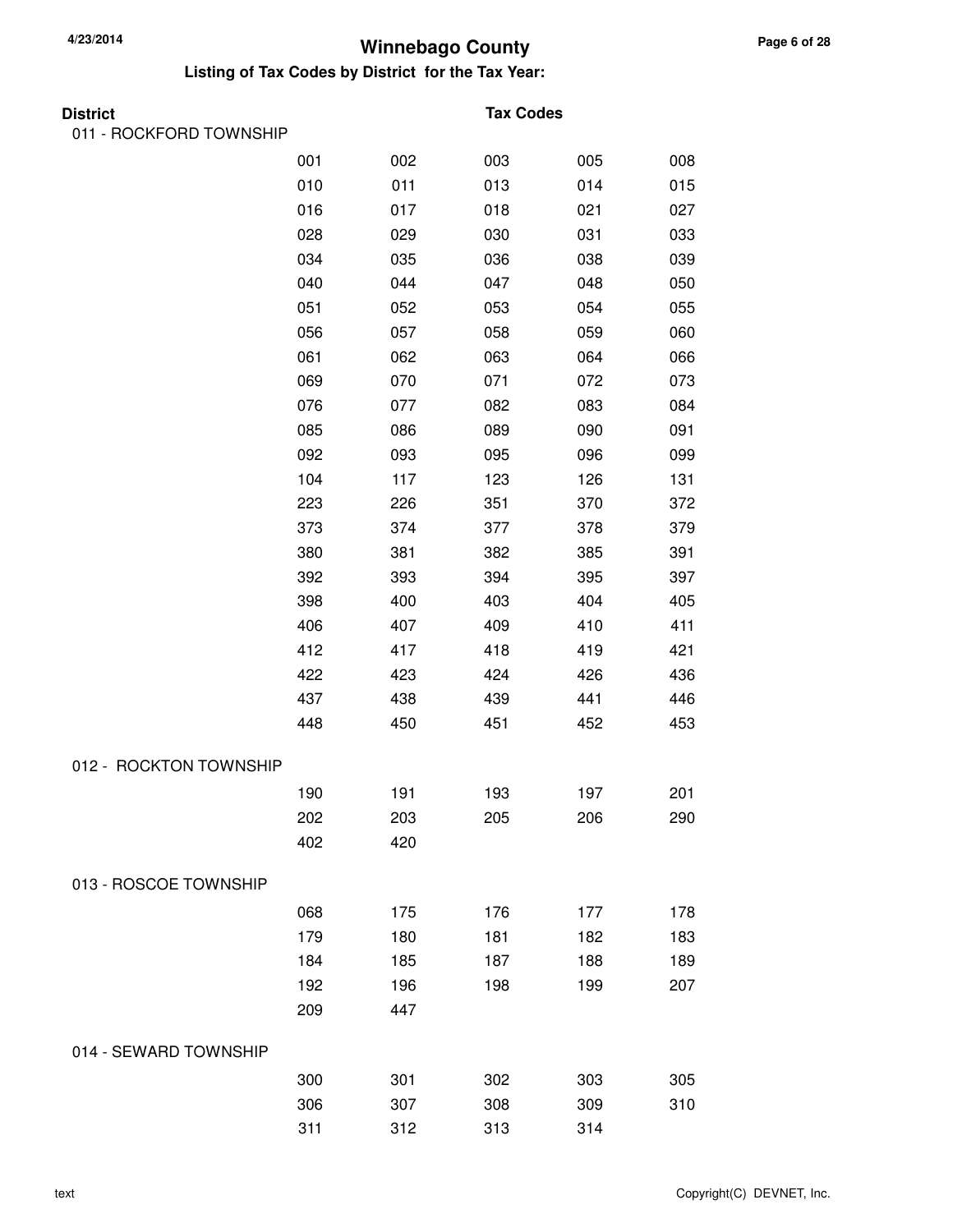#### **Listing of Tax Codes by District for the Tax Year:**

| <b>District</b>              |     |     | <b>Tax Codes</b> |     |     |
|------------------------------|-----|-----|------------------|-----|-----|
| 015 - SHIRLAND TOWNSHIP      |     |     |                  |     |     |
|                              | 210 | 211 |                  |     |     |
| 016 - WINNEBAGO TOWNSHIP     |     |     |                  |     |     |
|                              | 315 | 324 | 325              | 326 |     |
| 017 - CHERRY VALLEY VILLAGE  |     |     |                  |     |     |
|                              | 072 | 119 | 120              | 124 | 125 |
|                              | 374 | 378 | 394              | 395 | 396 |
|                              | 397 | 439 | 440              | 452 |     |
| 018 - DURAND VILLAGE         |     |     |                  |     |     |
|                              | 228 | 229 | 233              |     |     |
| 019 - LOVES PARK CITY        |     |     |                  |     |     |
|                              | 002 | 006 | 007              | 008 | 012 |
|                              | 019 | 020 | 026              | 029 | 030 |
|                              | 035 | 044 | 045              | 070 | 074 |
|                              | 075 | 076 | 077              | 078 | 134 |
|                              | 143 | 215 | 217              | 377 | 409 |
|                              | 426 | 427 | 428              | 442 | 443 |
|                              | 444 | 448 | 449              | 454 |     |
| 020 - MACHESNEY PARK VILLAGE |     |     |                  |     |     |
|                              | 100 | 108 | 109              | 118 | 133 |
|                              | 137 | 139 | 141              | 144 | 152 |
|                              | 158 | 168 | 183              | 358 | 365 |
|                              | 368 | 408 | 413              | 414 | 416 |
|                              | 429 | 430 | 433              | 435 |     |
| 021 - NEW MILFORD VILLAGE    |     |     |                  |     |     |
|                              | 370 | 372 | 373              | 379 | 380 |
|                              | 385 | 386 | 393              | 441 |     |
|                              |     |     |                  |     |     |

022 - PECATONICA VILLAGE

286 425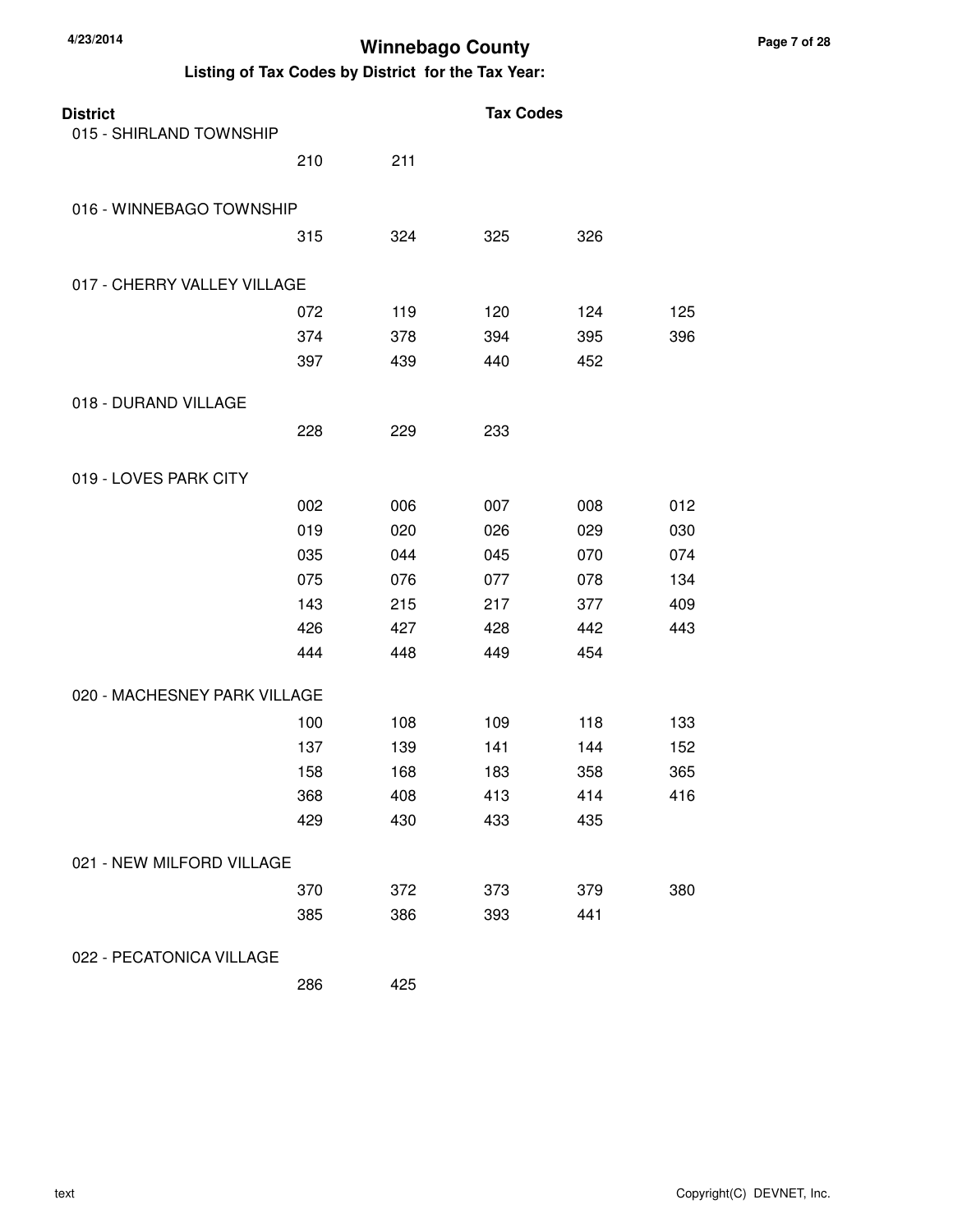| District                 |     |     | <b>Tax Codes</b> |     |     |
|--------------------------|-----|-----|------------------|-----|-----|
| 023 - ROCKFORD CITY      |     |     |                  |     |     |
|                          | 001 | 014 | 021              | 027 | 028 |
|                          | 033 | 034 | 036              | 038 | 039 |
|                          | 046 | 047 | 048              | 056 | 082 |
|                          | 085 | 086 | 112              | 116 | 117 |
|                          | 123 | 126 | 127              | 131 | 146 |
|                          | 154 | 157 | 223              | 226 | 258 |
|                          | 259 | 315 | 361              | 381 | 382 |
|                          | 383 | 391 | 392              | 398 | 400 |
|                          | 403 | 404 | 405              | 406 | 407 |
|                          | 410 | 411 | 412              | 417 | 418 |
|                          | 419 | 421 | 422              | 423 | 424 |
|                          | 450 | 451 | 453              |     |     |
| 024 - ROCKTON VILLAGE    |     |     |                  |     |     |
|                          | 197 | 198 | 199              | 402 | 420 |
| 025 - ROSCOE VILLAGE     |     |     |                  |     |     |
|                          | 049 | 068 | 130              | 149 | 185 |
|                          | 189 | 192 | 195              | 200 | 205 |
|                          | 206 | 207 | 209              | 447 |     |
| 026 - SOUTH BELOIT CITY  |     |     |                  |     |     |
|                          | 175 | 177 | 190              | 201 | 290 |
| 027 - WINNEBAGO VILLAGE  |     |     |                  |     |     |
|                          | 325 |     |                  |     |     |
| 030 - BLACKHAWK FIRE     |     |     |                  |     |     |
|                          | 064 | 066 | 069              | 071 |     |
| 031 - CHERRY VALLEY FIRE |     |     |                  |     |     |
|                          | 003 | 005 | 017              | 018 | 072 |
|                          | 110 | 111 | 113              | 114 | 115 |
|                          | 119 | 120 | 122              | 124 | 125 |
|                          | 128 | 129 | 343              | 366 | 367 |
|                          | 374 | 378 | 386              | 396 | 397 |
|                          | 439 | 440 |                  |     |     |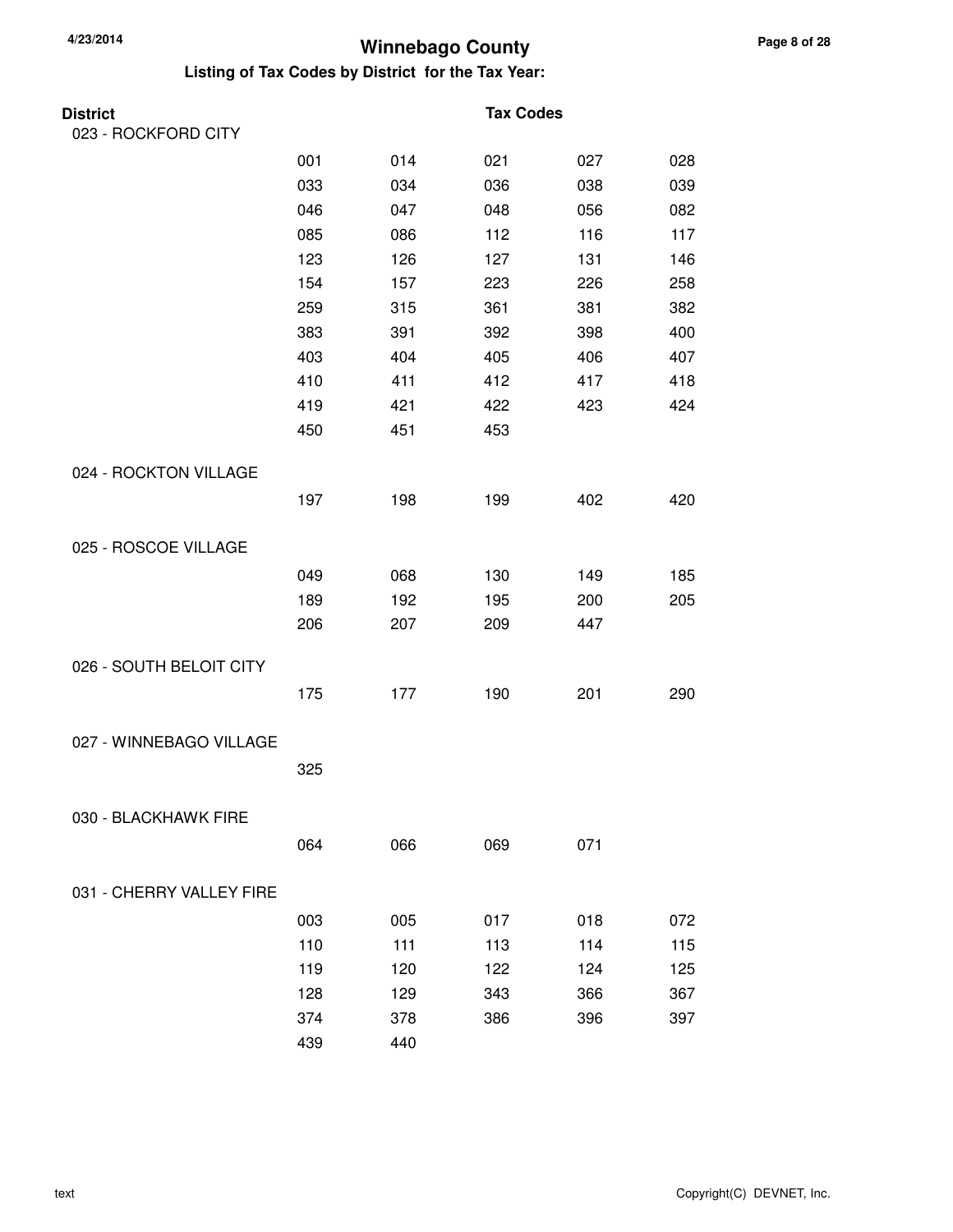| 4/23/2014                |                                                    | <b>Winnebago County</b> |                  |     |     |
|--------------------------|----------------------------------------------------|-------------------------|------------------|-----|-----|
|                          | Listing of Tax Codes by District for the Tax Year: |                         |                  |     |     |
| <b>District</b>          |                                                    |                         | <b>Tax Codes</b> |     |     |
| 033 - FIRE 1             |                                                    |                         |                  |     |     |
|                          | 211                                                | 212                     | 220              | 228 | 229 |
|                          | 230                                                | 231                     | 232              | 233 | 234 |
|                          | 246                                                | 247                     | 248              |     |     |
| 034 - GERMAN VALLEY FIRE |                                                    |                         |                  |     |     |
|                          | 313                                                |                         |                  |     |     |
| 035 - HARLEM-ROSCOE FIRE |                                                    |                         |                  |     |     |
|                          | 049                                                | 068                     | 108              | 109 | 118 |
|                          | 130                                                | 133                     | 135              | 136 | 137 |
|                          | 141                                                | 149                     | 151              | 152 | 153 |
|                          | 163                                                | 179                     | 180              | 181 | 182 |
|                          | 183                                                | 184                     | 185              | 187 | 188 |
|                          | 189                                                | 192                     | 196              | 198 | 199 |
|                          | 207                                                | 208                     | 209              | 408 | 413 |
|                          | 414                                                | 429                     | 430              | 431 | 432 |
|                          | 433                                                | 434                     | 435              | 447 |     |
| 036 - NEW MILFORD FIRE   |                                                    |                         |                  |     |     |
|                          | 053                                                | 054                     | 092              | 093 | 095 |
|                          | 096                                                | 099                     | 351              | 370 | 372 |
|                          | 373                                                | 379                     | 380              | 385 | 393 |
|                          | 394                                                | 395                     | 437              | 438 | 441 |
|                          | 452                                                |                         |                  |     |     |
| 037 - NORTH PARK FIRE    |                                                    |                         |                  |     |     |
|                          | 010                                                | 013                     | 031              | 040 | 042 |
|                          | 061                                                | 100                     | 101              | 102 | 139 |
|                          | 140                                                | 142                     | 144              | 145 | 147 |
|                          | 158                                                | 159                     | 160              | 164 | 194 |
|                          | 416                                                | 445                     | 446              |     |     |
| 038 - NORTHWEST FIRE     |                                                    |                         |                  |     |     |
|                          | 050                                                | 051                     | 052              | 150 | 156 |
|                          | 161                                                | 162                     | 167              | 169 | 170 |
|                          | 171                                                | 304                     | 358              | 360 | 362 |
|                          | 363                                                | 365                     | 368              | 369 |     |

**4/23/2014**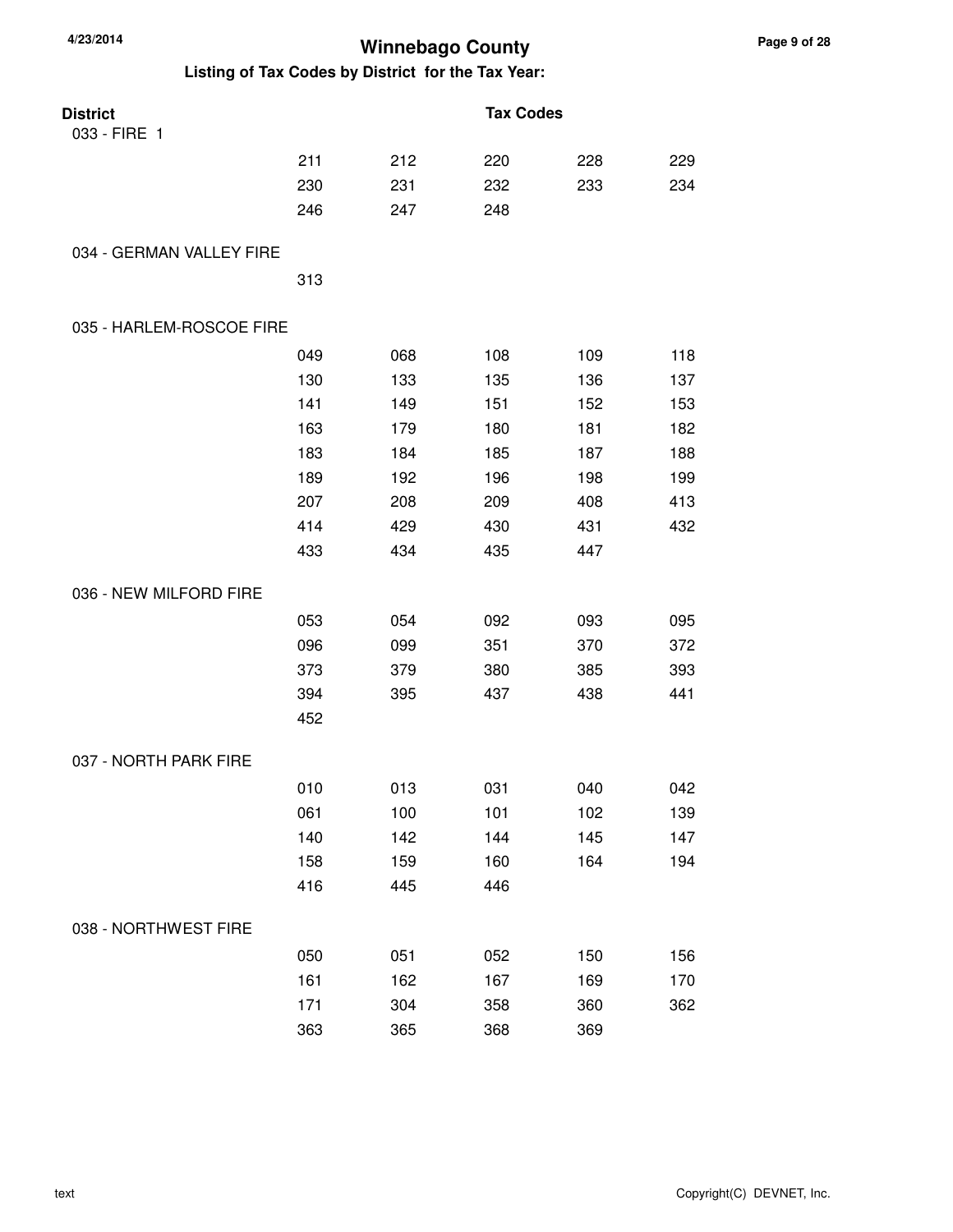| Listing of Tax Codes by District for the Tax Year: |     |     |                  |     |     |  |
|----------------------------------------------------|-----|-----|------------------|-----|-----|--|
| <b>District</b>                                    |     |     | <b>Tax Codes</b> |     |     |  |
| 039 - PECATONICA FIRE                              |     |     |                  |     |     |  |
|                                                    | 263 | 264 | 267              | 268 | 281 |  |
|                                                    | 282 | 286 | 301              | 302 | 303 |  |
|                                                    | 305 | 307 | 308              | 309 | 310 |  |
|                                                    | 312 | 314 | 425              |     |     |  |
| 040 - ROCK RIVER FIRE                              |     |     |                  |     |     |  |
|                                                    | 084 | 104 |                  |     |     |  |
| 041 - ROCKTON FIRE                                 |     |     |                  |     |     |  |
|                                                    | 155 | 165 | 168              | 191 | 193 |  |
|                                                    | 195 | 197 | 200              | 202 | 203 |  |
|                                                    | 205 | 206 | 210              | 364 | 402 |  |
|                                                    | 420 |     |                  |     |     |  |
| 042 - STILLMAN FIRE                                |     |     |                  |     |     |  |
|                                                    | 090 | 091 | 436              |     |     |  |
| 043 - WEST SUBURBAN FIRE                           |     |     |                  |     |     |  |
|                                                    | 055 | 057 | 058              | 059 | 060 |  |
|                                                    | 062 | 063 | 073              | 083 |     |  |
| 044 - W B S FIRE                                   |     |     |                  |     |     |  |
|                                                    | 254 | 260 | 261              | 262 | 265 |  |
|                                                    | 266 | 283 | 284              | 300 | 306 |  |
|                                                    | 311 | 324 | 325              | 326 |     |  |

**4/23/2014**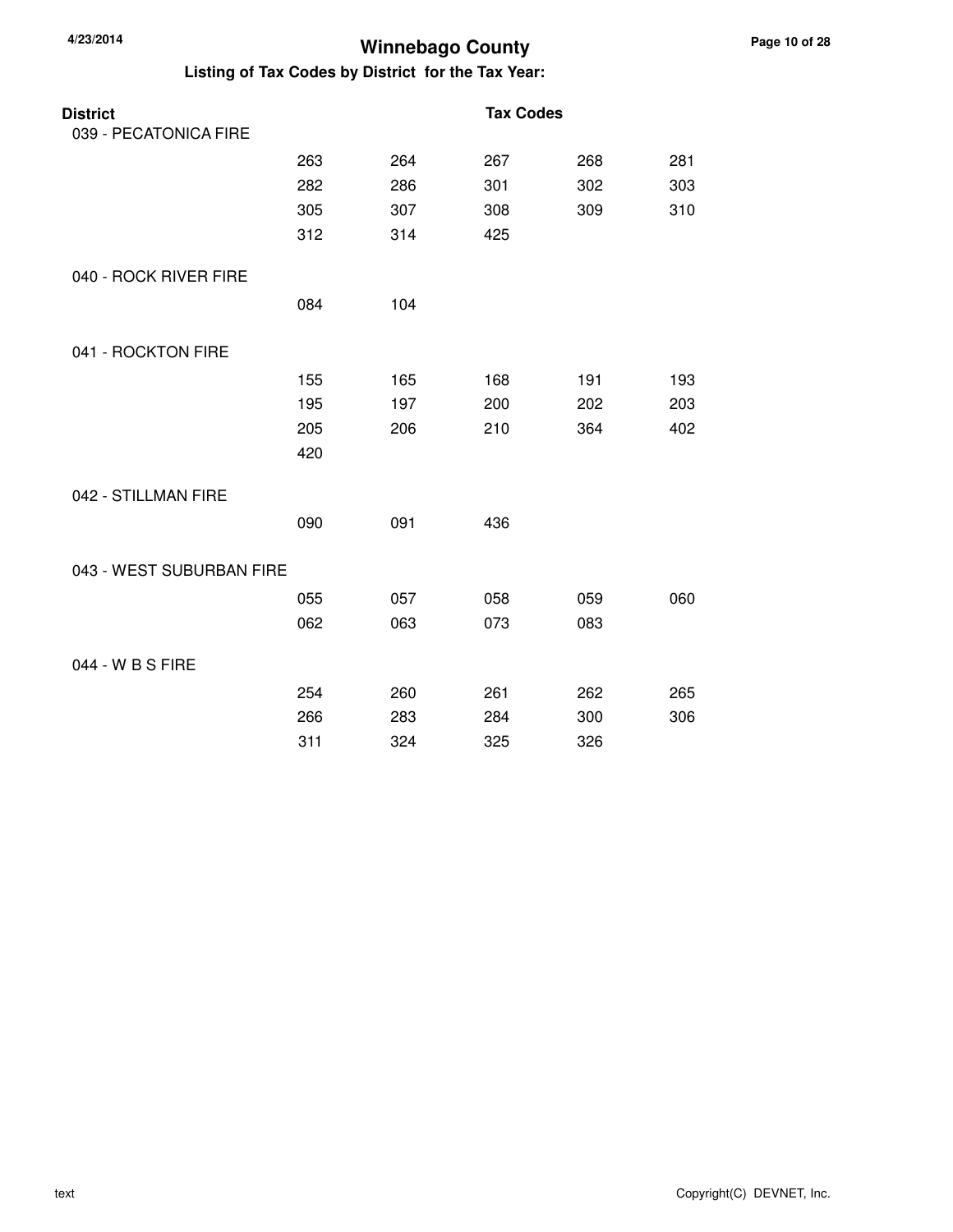| <b>District</b>               |     |     | <b>Tax Codes</b> |     |     |
|-------------------------------|-----|-----|------------------|-----|-----|
| 046 - ROCKFORD PARK DISTRICT  |     |     |                  |     |     |
|                               | 001 | 002 | 003              | 005 | 006 |
|                               | 007 | 008 | 010              | 011 | 013 |
|                               | 014 | 015 | 016              | 017 | 018 |
|                               | 019 | 020 | 021              | 026 | 027 |
|                               | 028 | 029 | 030              | 031 | 033 |
|                               | 034 | 035 | 036              | 038 | 039 |
|                               | 040 | 042 | 044              | 046 | 047 |
|                               | 048 | 050 | 051              | 052 | 053 |
|                               | 054 | 055 | 056              | 057 | 058 |
|                               | 059 | 060 | 061              | 062 | 063 |
|                               | 064 | 066 | 069              | 070 | 071 |
|                               | 073 | 074 | 075              | 076 | 077 |
|                               | 078 | 082 | 083              | 084 | 085 |
|                               | 086 | 096 | 099              | 104 | 113 |
|                               | 117 | 124 | 125              | 126 | 127 |
|                               | 128 | 129 | 142              | 146 | 147 |
|                               | 150 | 151 | 152              | 154 | 158 |
|                               | 159 | 171 | 223              | 226 | 304 |
|                               | 343 | 370 | 372              | 374 | 377 |
|                               | 378 | 380 | 381              | 382 | 383 |
|                               | 385 | 386 | 391              | 392 | 400 |
|                               | 403 | 404 | 405              | 406 | 407 |
|                               | 408 | 409 | 410              | 411 | 412 |
|                               | 417 | 418 | 419              | 421 | 422 |
|                               | 423 | 424 | 426              | 427 | 428 |
|                               | 442 | 444 | 446              | 448 | 450 |
|                               | 451 | 453 | 454              |     |     |
| 047 - SUMNER PARK             |     |     |                  |     |     |
|                               | 281 | 282 | 283              | 284 | 286 |
|                               | 306 | 308 | 309              | 312 | 425 |
| 048 - WINNEBAGO PARK DISTRICT |     |     |                  |     |     |
|                               | 315 | 324 | 325              | 326 |     |
| 049 - SEWARD PARK DISTRICT    |     |     |                  |     |     |
|                               | 300 | 301 | 302              | 303 | 305 |
|                               | 307 | 310 | 311              | 313 | 314 |
| 050 - DURAND SANITARY         |     |     |                  |     |     |
|                               | 228 | 233 | 234              |     |     |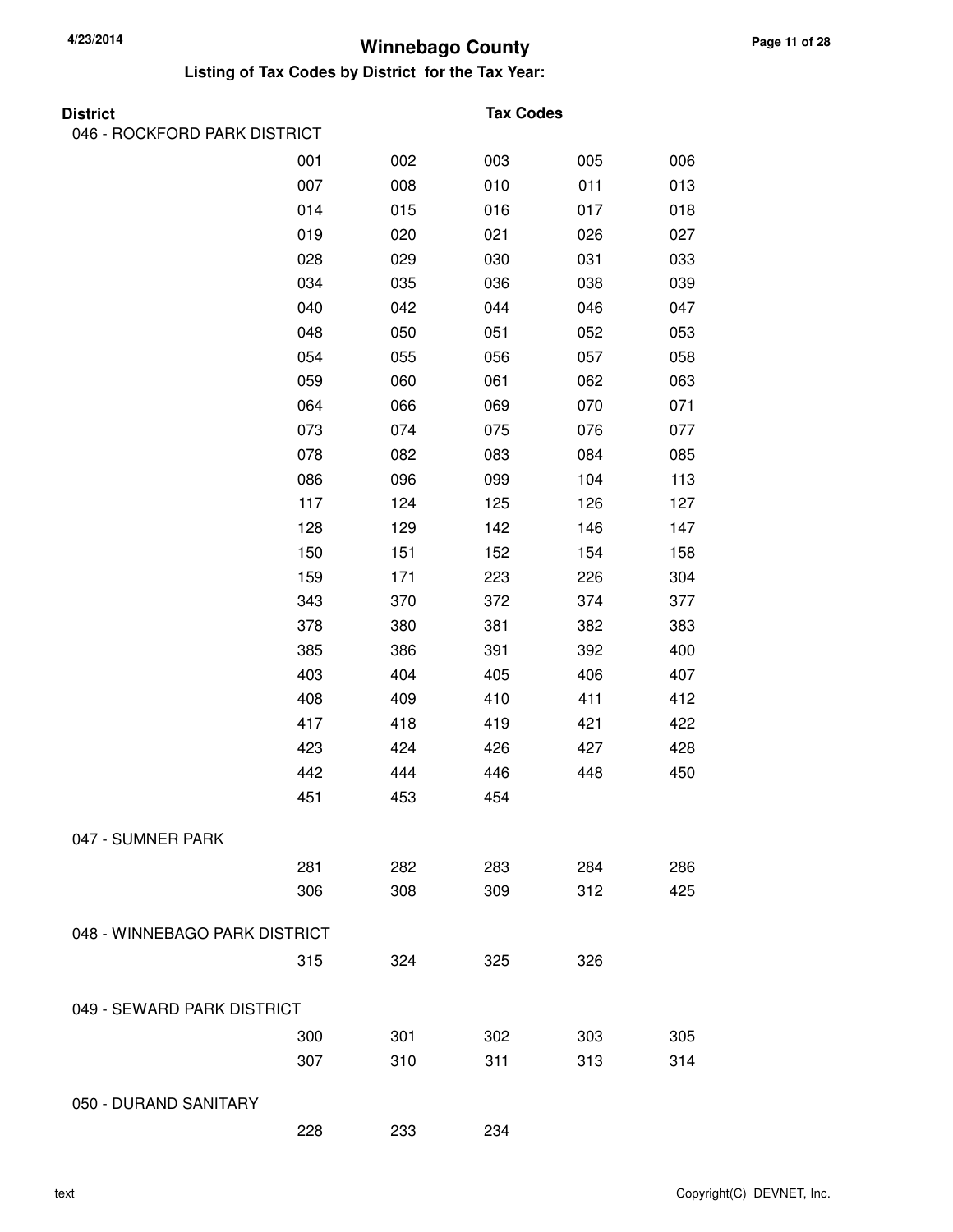#### **Listing of Tax Codes by District for the Tax Year:**

051 - ROCK RIVER WATER REC

#### **Tax Codes**

| ,,,,,,,,,,,,,,,,,,,,,, |     |     |     |     |     |
|------------------------|-----|-----|-----|-----|-----|
|                        | 001 | 002 | 006 | 008 | 010 |
|                        | 011 | 013 | 014 | 015 | 016 |
|                        | 017 | 018 | 021 | 026 | 027 |
|                        | 028 | 030 | 033 | 034 | 038 |
|                        | 039 | 042 | 045 | 047 | 048 |
|                        | 049 | 050 | 053 | 054 | 055 |
|                        | 056 | 057 | 059 | 061 | 062 |
|                        | 066 | 068 | 069 | 070 | 074 |
|                        | 075 | 077 | 078 | 082 | 083 |
|                        | 085 | 086 | 100 | 101 | 102 |
|                        | 104 | 109 | 110 | 111 | 112 |
|                        | 113 | 117 | 118 | 119 | 123 |
|                        | 124 | 126 | 127 | 133 | 143 |
|                        | 144 | 146 | 147 | 151 | 152 |
|                        | 153 | 158 | 160 | 170 | 171 |
|                        | 187 | 188 | 189 | 194 | 195 |
|                        | 196 | 199 | 200 | 206 | 207 |
|                        | 208 | 209 | 215 | 217 | 223 |
|                        | 226 | 343 | 361 | 365 | 369 |
|                        | 372 | 373 | 377 | 378 | 381 |
|                        | 385 | 391 | 392 | 400 | 403 |
|                        | 404 | 405 | 406 | 407 | 408 |
|                        | 409 | 410 | 412 | 414 | 416 |
|                        | 417 | 418 | 419 | 421 | 422 |
|                        | 423 | 424 | 426 | 428 | 430 |
|                        | 431 | 433 | 434 | 435 | 442 |
|                        | 444 | 445 | 446 | 448 | 449 |
|                        | 450 | 451 |     |     |     |

#### 052 - PRESTON & CENTRAL TIF

126

#### 053 - SEWARD SANITARY

314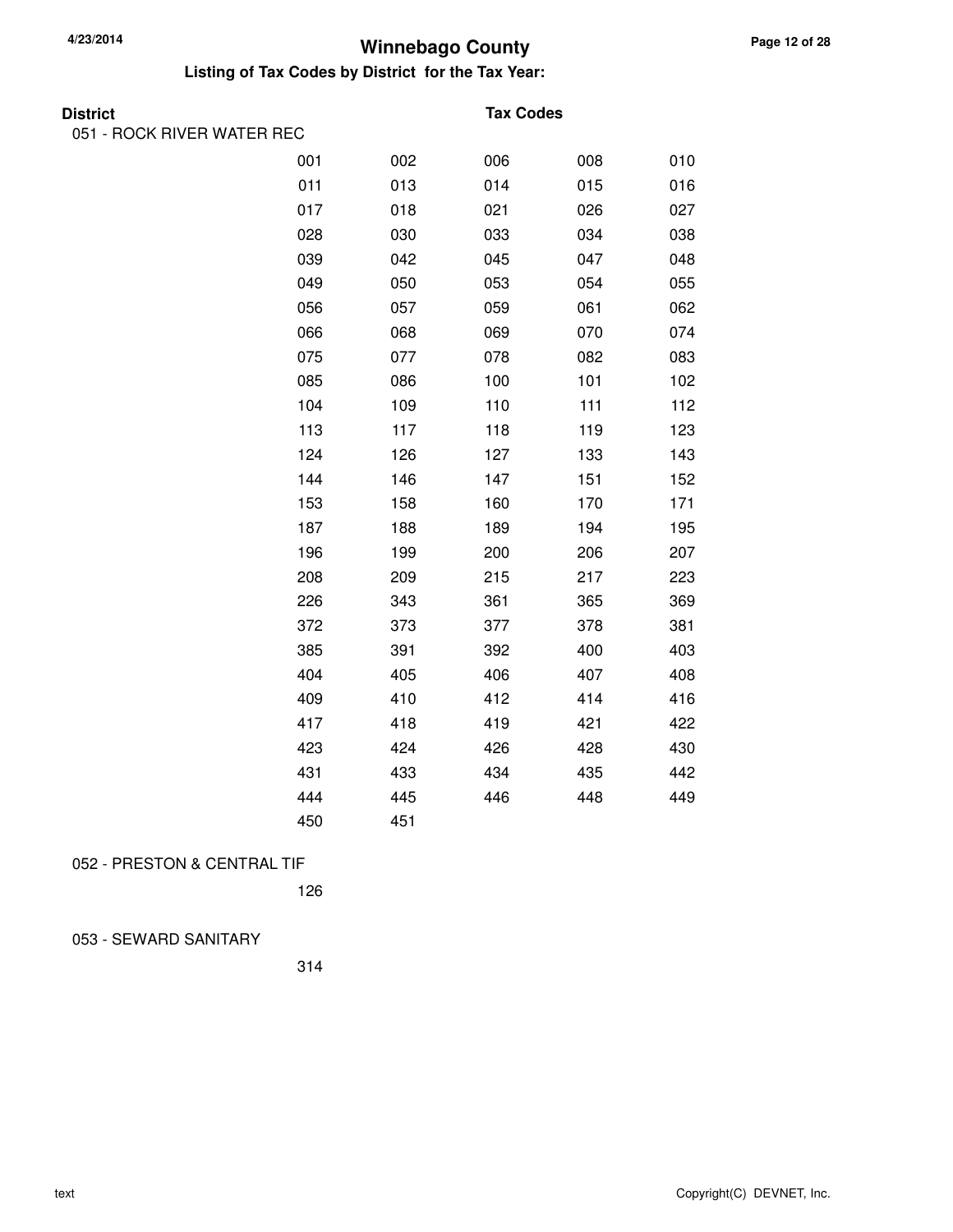| <b>District</b>              |     |     | <b>Tax Codes</b> |     |     |
|------------------------------|-----|-----|------------------|-----|-----|
| 054 - CHERRY VALLEY LIBRARY  |     |     |                  |     |     |
|                              | 003 | 017 | 072              | 095 | 096 |
|                              | 110 | 113 | 114              | 119 | 120 |
|                              | 122 | 124 | 125              | 129 | 366 |
|                              | 367 | 370 | 372              | 374 | 378 |
|                              | 386 | 393 | 394              | 396 | 438 |
|                              | 439 | 440 | 441              | 452 |     |
| 055 - NORTH SUBURBAN LIBRARY |     |     |                  |     |     |
|                              | 002 | 006 | 007              | 008 | 010 |
|                              | 011 | 012 | 020              | 026 | 035 |
|                              | 040 | 042 | 044              | 045 | 049 |
|                              | 061 | 068 | 070              | 074 | 076 |
|                              | 100 | 101 | 102              | 108 | 109 |
|                              | 118 | 130 | 133              | 134 | 135 |
|                              | 136 | 137 | 139              | 141 | 142 |
|                              | 143 | 144 | 145              | 147 | 149 |
|                              | 151 | 152 | 153              | 158 | 159 |
|                              | 160 | 163 | 164              | 169 | 176 |
|                              | 178 | 179 | 180              | 181 | 184 |
|                              | 185 | 187 | 188              | 189 | 192 |
|                              | 194 | 198 | 199              | 200 | 208 |
|                              | 209 | 215 | 217              | 358 | 365 |
|                              | 368 | 369 | 408              | 409 | 413 |
|                              | 414 | 416 | 426              | 427 | 428 |
|                              | 429 | 430 | 431              | 432 | 433 |
|                              | 434 | 435 | 442              | 443 | 444 |
|                              | 445 | 446 | 447              | 448 | 449 |
|                              | 454 |     |                  |     |     |
| 056 - PECATONICA LIBRARY     |     |     |                  |     |     |
|                              | 231 | 232 | 265              | 266 | 267 |
|                              | 268 | 281 | 282              | 283 | 284 |
|                              | 286 | 302 | 303              | 305 | 309 |
|                              | 312 | 425 |                  |     |     |
| 057 - TALCOTT FREE LIBRARY   |     |     |                  |     |     |
|                              | 191 | 193 | 197              | 202 | 203 |
|                              | 205 | 206 | 402              | 420 |     |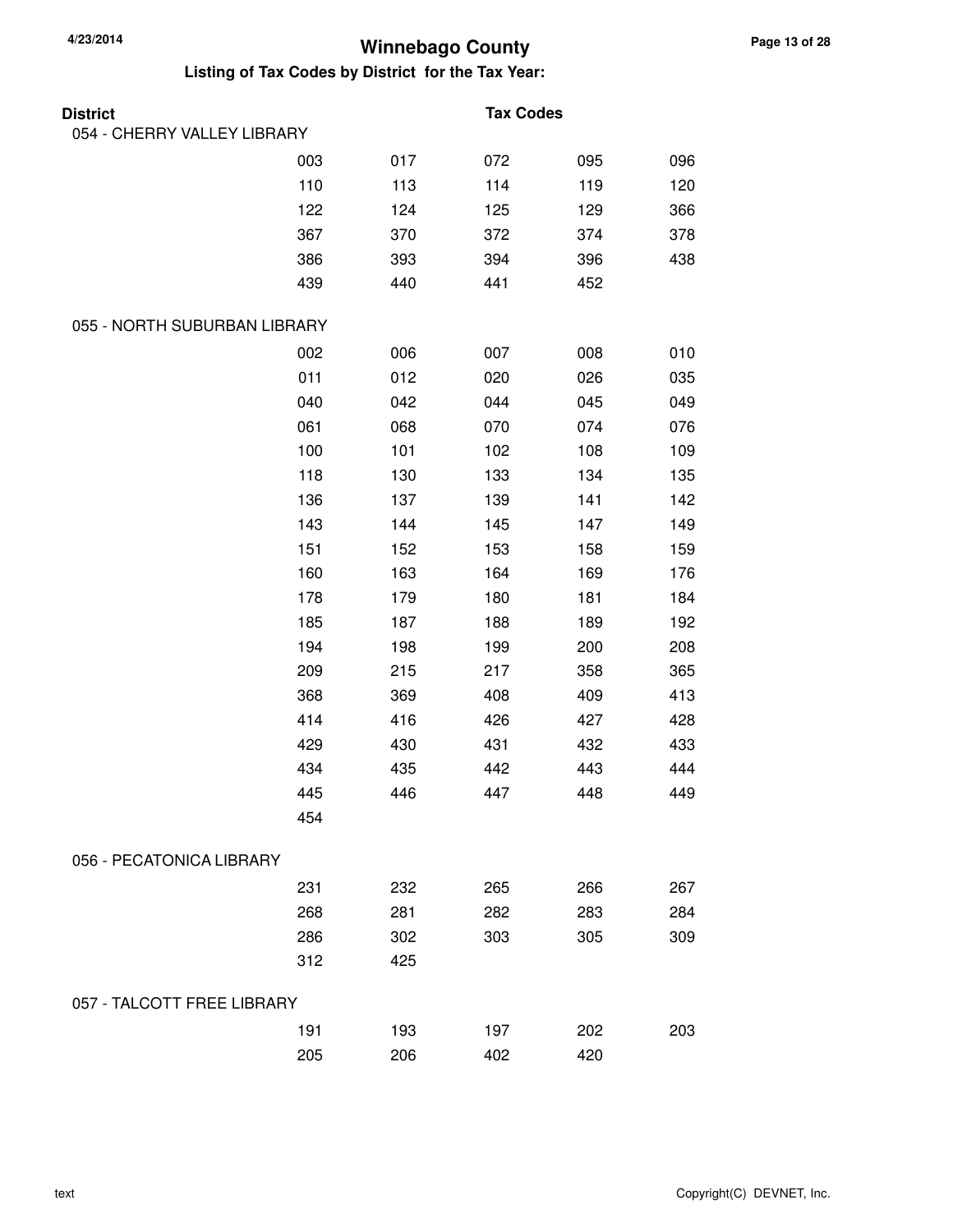| <b>District</b>             |     |     | <b>Tax Codes</b> |     |     |
|-----------------------------|-----|-----|------------------|-----|-----|
| 058 - WINNEBAGO LIBRARY     |     |     |                  |     |     |
|                             | 052 | 063 | 069              | 071 | 073 |
|                             | 162 | 248 | 254              | 260 | 263 |
|                             | 300 | 301 | 306              | 308 | 310 |
|                             | 311 | 313 | 314              | 324 | 325 |
|                             | 326 | 363 |                  |     |     |
| 059 - ROCKFORD CITY LIBRARY |     |     |                  |     |     |
|                             | 001 | 014 | 021              | 027 | 028 |
|                             | 033 | 034 | 036              | 038 | 039 |
|                             | 046 | 047 | 048              | 056 | 082 |
|                             | 085 | 086 | 112              | 116 | 117 |
|                             | 123 | 126 | 127              | 131 | 146 |
|                             | 154 | 157 | 223              | 226 | 258 |
|                             | 259 | 315 | 361              | 381 | 382 |
|                             | 383 | 391 | 392              | 398 | 400 |
|                             | 403 | 404 | 405              | 406 | 407 |
|                             | 410 | 411 | 412              | 417 | 418 |
|                             | 419 | 421 | 422              | 423 | 424 |
|                             | 450 | 451 | 453              |     |     |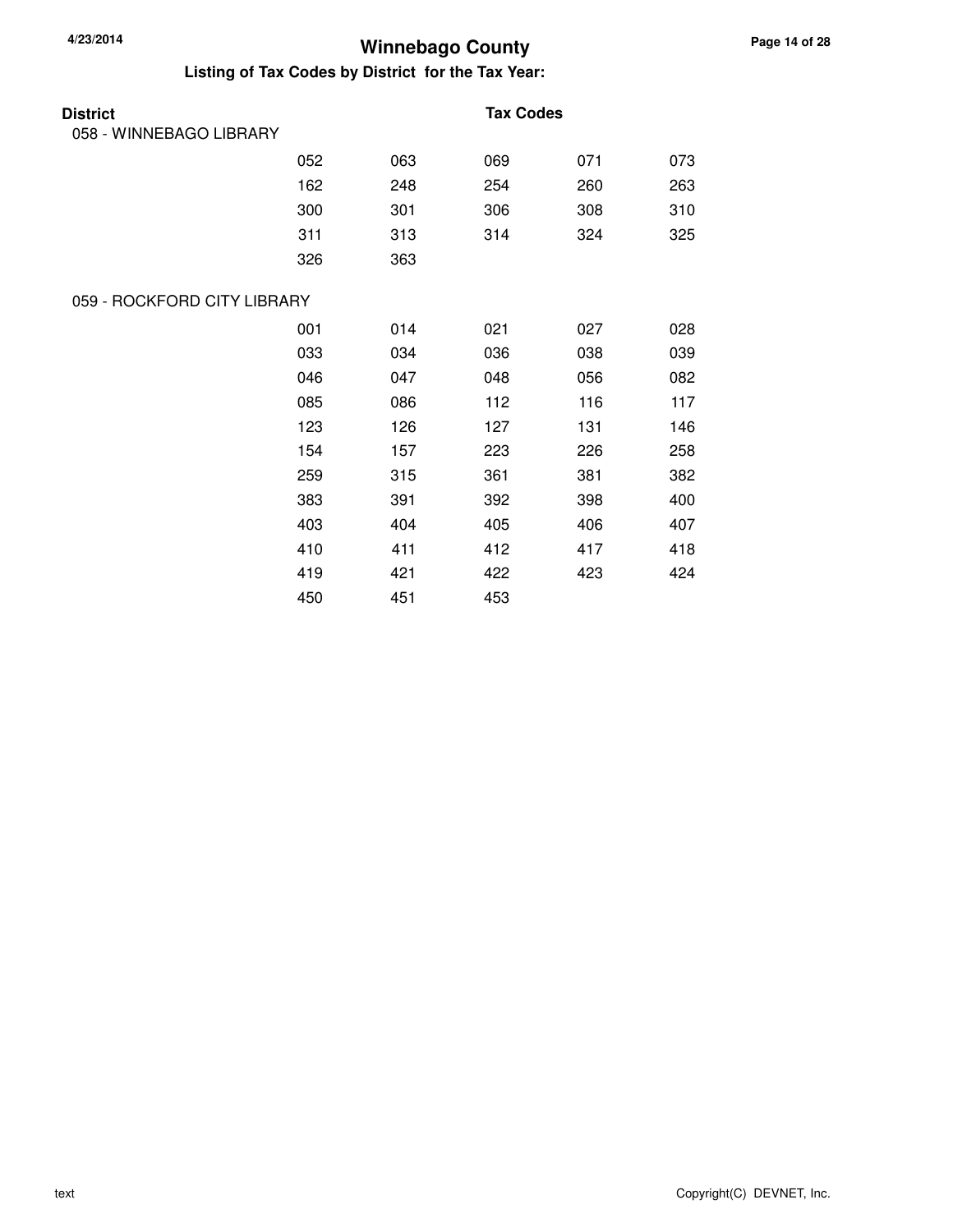#### **Listing of Tax Codes by District for the Tax Year:**

| Distric |  |
|---------|--|
|         |  |

060 - GREATER RKFD AIRPORT

#### **Tax Codes**

| 001 | 002 | 003 | 005 | 006 |
|-----|-----|-----|-----|-----|
| 007 | 008 | 010 | 011 | 012 |
| 013 | 014 | 015 | 016 | 017 |
| 018 | 019 | 020 | 021 | 026 |
| 027 | 028 | 029 | 030 | 031 |
| 033 | 034 | 035 | 036 | 038 |
| 039 | 040 | 042 | 044 | 045 |
| 047 | 048 | 049 | 050 | 051 |
| 052 | 053 | 054 | 055 | 056 |
| 057 | 058 | 059 | 060 | 061 |
| 062 | 063 | 064 | 066 | 069 |
| 070 | 071 | 072 | 073 | 074 |
| 075 | 076 | 077 | 078 | 082 |
| 083 | 084 | 085 | 089 | 090 |
| 091 | 092 | 093 | 095 | 096 |
| 099 | 100 | 101 | 102 | 104 |
| 108 | 109 | 110 | 111 | 112 |
| 113 | 114 | 115 | 116 | 117 |
| 118 | 119 | 120 | 122 | 123 |
| 124 | 125 | 126 | 127 | 128 |
| 129 | 130 | 131 | 133 | 134 |
| 135 | 136 | 137 | 139 | 140 |
| 141 | 142 | 143 | 144 | 145 |
| 146 | 147 | 149 | 150 | 151 |
| 152 | 153 | 154 | 155 | 156 |
| 157 | 158 | 159 | 160 | 161 |
| 162 | 163 | 164 | 165 | 168 |
| 169 | 170 | 171 | 194 | 195 |
| 200 | 208 | 215 | 217 | 223 |
| 226 | 343 | 351 | 358 | 361 |
| 365 | 368 | 369 | 370 | 372 |
| 373 | 374 | 377 | 378 | 379 |
| 380 | 381 | 382 | 383 | 385 |
| 386 | 391 | 392 | 393 | 394 |
| 395 | 397 | 398 | 400 | 403 |
| 404 | 405 | 406 | 407 | 408 |
| 409 | 410 | 411 | 412 | 413 |
| 414 | 416 | 417 | 418 | 419 |
| 421 | 422 | 423 | 424 | 426 |
| 427 | 428 | 429 | 430 | 431 |
| 432 | 433 | 434 | 435 | 436 |
| 437 | 438 | 439 | 440 | 441 |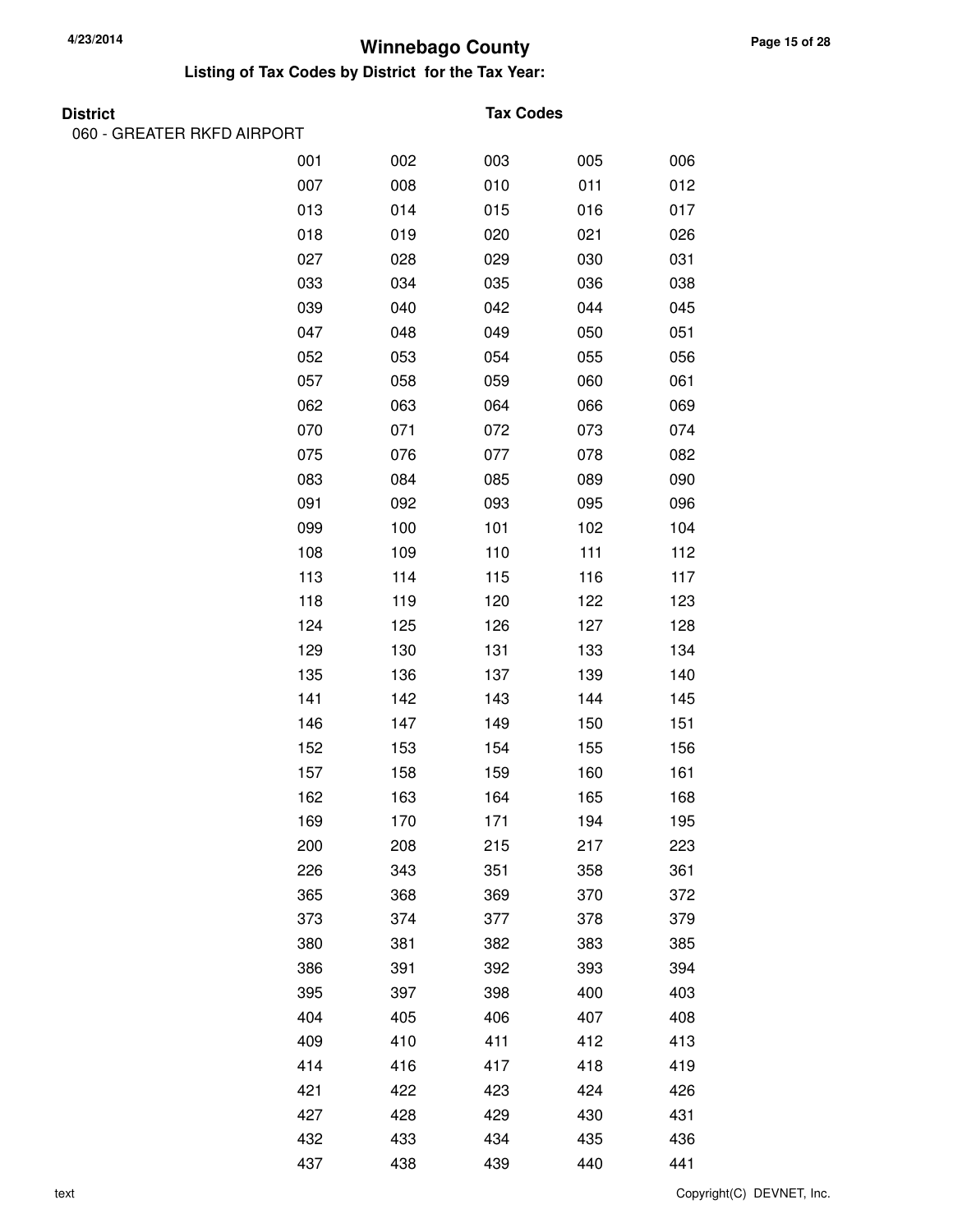| 4/23/2014<br><b>Winnebago County</b>               |     |     |     |     |     |  |  |  |
|----------------------------------------------------|-----|-----|-----|-----|-----|--|--|--|
| Listing of Tax Codes by District for the Tax Year: |     |     |     |     |     |  |  |  |
| <b>Tax Codes</b><br><b>District</b>                |     |     |     |     |     |  |  |  |
|                                                    | 442 | 443 | 444 | 445 | 446 |  |  |  |
|                                                    | 448 | 449 | 450 | 451 | 452 |  |  |  |
|                                                    | 453 | 454 |     |     |     |  |  |  |
| 061 - SOUTH BELOIT CITY LIBRARY                    |     |     |     |     |     |  |  |  |
|                                                    | 175 | 177 | 190 | 201 | 290 |  |  |  |
| 062 - RKFD - WINN DRAINAGE                         |     |     |     |     |     |  |  |  |
|                                                    | 060 | 062 | 073 | 254 | 315 |  |  |  |
|                                                    | 324 |     |     |     |     |  |  |  |
| 063 - WESTSIDE TIF #2                              |     |     |     |     |     |  |  |  |
|                                                    | 082 |     |     |     |     |  |  |  |
| 064 - LINCOLN-ACRES STREET LIGHT                   |     |     |     |     |     |  |  |  |
|                                                    | 083 |     |     |     |     |  |  |  |
|                                                    |     |     |     |     |     |  |  |  |
| 065 - WASHINGTON PARK STREET LIGHT                 |     |     |     |     |     |  |  |  |
|                                                    | 059 |     |     |     |     |  |  |  |
| 066 - EAST STATE & ALPINE TIF                      |     |     |     |     |     |  |  |  |
|                                                    | 117 |     |     |     |     |  |  |  |
| 067 - WEST STATE & CENTRAL TIF                     |     |     |     |     |     |  |  |  |
|                                                    | 085 |     |     |     |     |  |  |  |
|                                                    |     |     |     |     |     |  |  |  |
| 068 - WEST STATE & KILBURN TIF                     |     |     |     |     |     |  |  |  |
|                                                    | 226 |     |     |     |     |  |  |  |
| 070 - HARLEM SCHOOL DIST 122                       |     |     |     |     |     |  |  |  |
|                                                    | 002 | 006 | 007 | 010 | 019 |  |  |  |
|                                                    | 021 | 035 | 049 | 074 | 100 |  |  |  |
|                                                    | 101 | 118 | 133 | 134 | 137 |  |  |  |
|                                                    | 139 | 141 | 142 | 143 | 144 |  |  |  |
|                                                    | 147 | 149 | 151 | 152 | 153 |  |  |  |
|                                                    | 158 | 160 | 163 | 164 | 215 |  |  |  |
|                                                    | 377 | 408 | 409 | 413 | 414 |  |  |  |
|                                                    | 416 | 433 | 434 | 435 | 442 |  |  |  |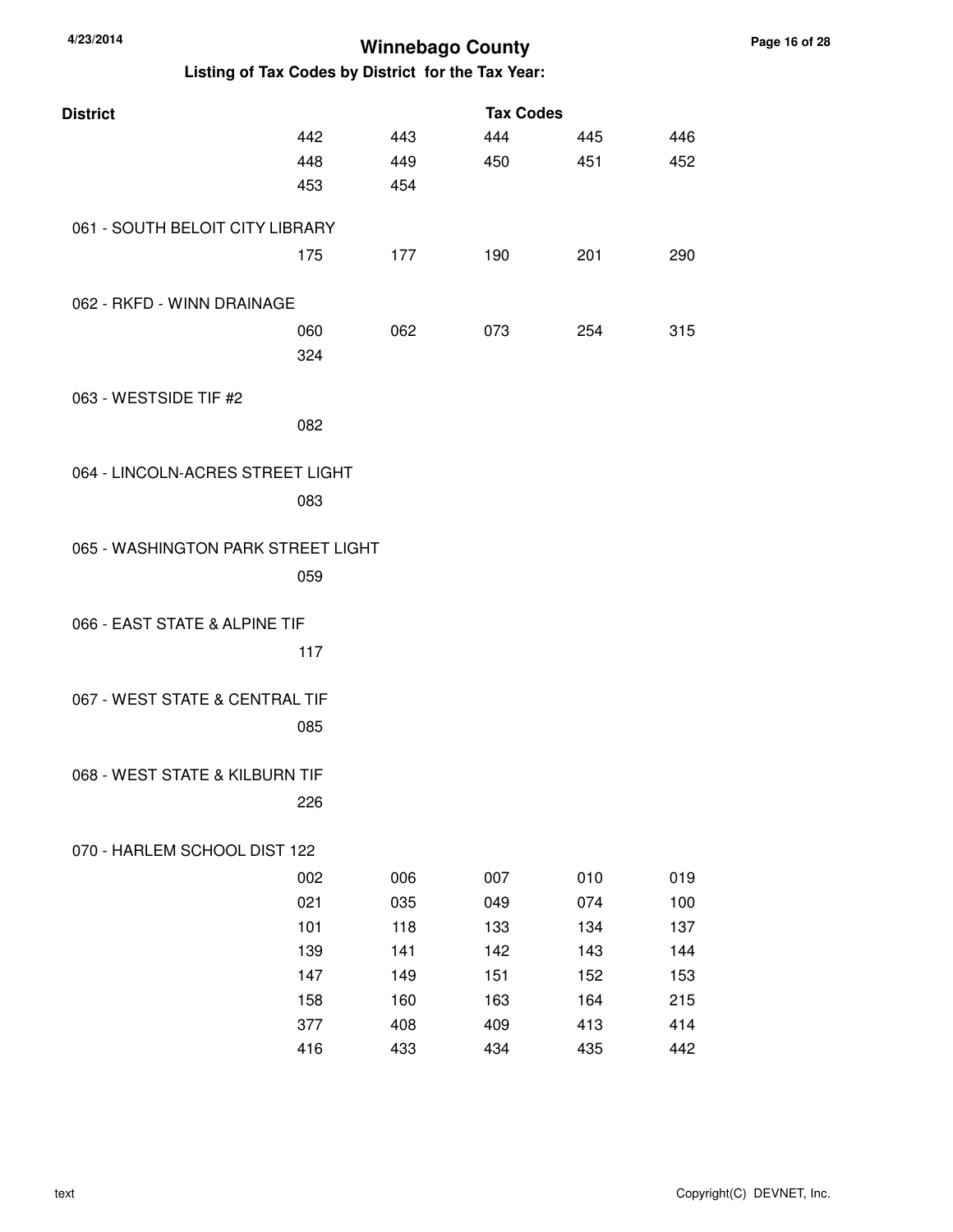**Listing of Tax Codes by District for the Tax Year:**

| <b>District</b><br>071 - KINNIKINNICK SD #131 |     |     | <b>Tax Codes</b> |     |     |
|-----------------------------------------------|-----|-----|------------------|-----|-----|
|                                               | 136 | 181 | 185              | 187 | 189 |
|                                               | 198 | 199 | 203              | 205 | 206 |
|                                               | 447 |     |                  |     |     |
| 072 - PRAIRIE HILL SCH DIST 133               |     |     |                  |     |     |
|                                               | 068 | 175 | 176              | 180 | 188 |
|                                               | 192 |     |                  |     |     |
| 073 - SHIRLAND SCHOOL DIST 134                |     |     |                  |     |     |
|                                               | 193 | 210 | 211              | 212 |     |
| 074 - ROCKTON SCHOOL DIST 140                 |     |     |                  |     |     |
|                                               | 161 | 165 | 168              | 182 | 183 |
|                                               | 195 | 196 | 197              | 200 | 201 |
|                                               | 202 | 207 | 209              | 247 | 362 |
|                                               | 364 | 402 | 420              |     |     |
|                                               |     |     |                  |     |     |

075 - NORTH BOONE SD #200

184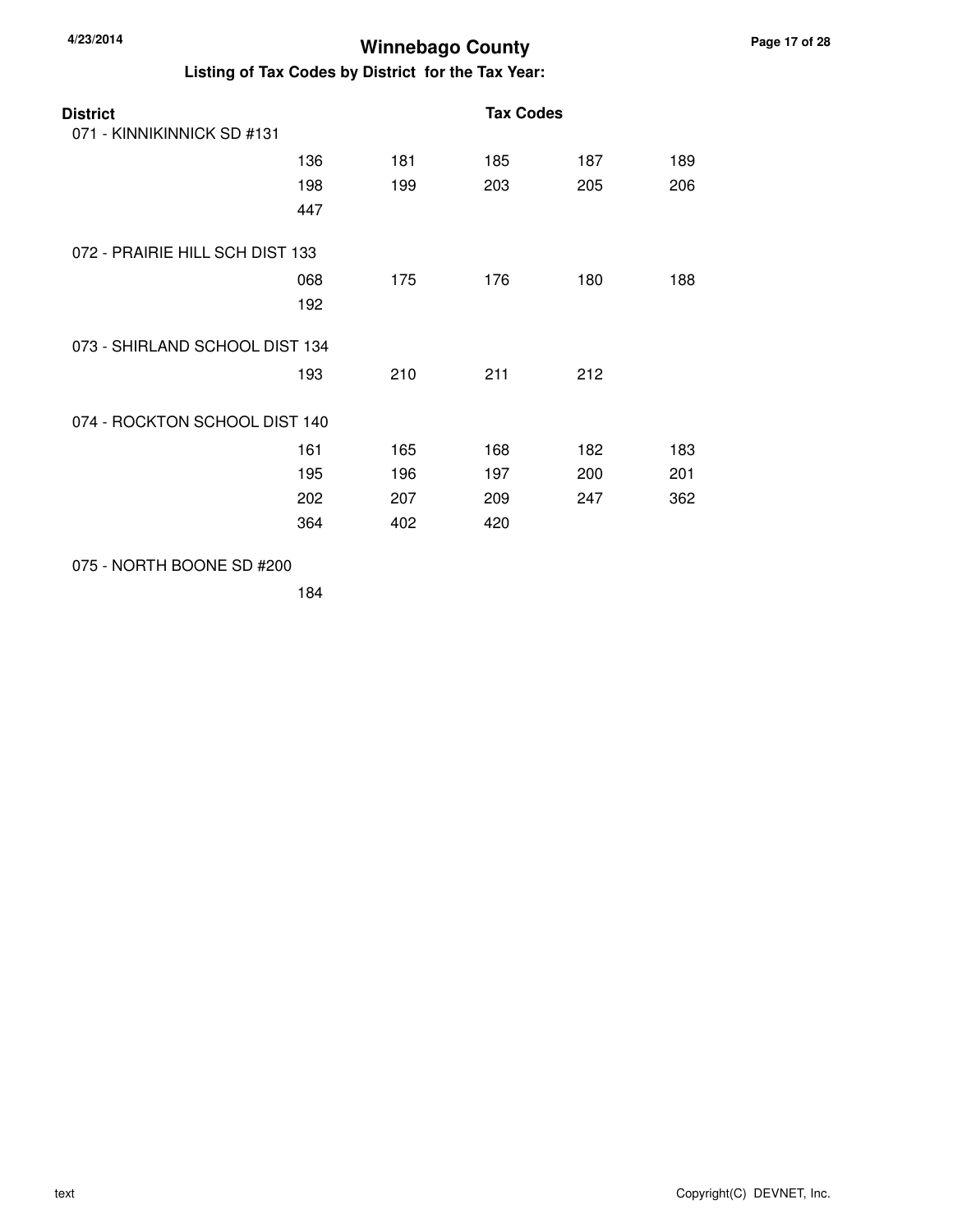#### **Listing of Tax Codes by District for the Tax Year:**

076 - ROCKFORD SCHOOL DIST 205

#### **Tax Codes**

| 001 | 003 | 005 | 008 | 011 |
|-----|-----|-----|-----|-----|
| 012 | 013 | 014 | 015 | 016 |
| 017 | 018 | 020 | 026 | 027 |
| 028 | 029 | 030 | 031 | 033 |
| 034 | 036 | 038 | 039 | 040 |
| 042 | 044 | 045 | 046 | 047 |
| 048 | 050 | 051 | 053 | 054 |
| 055 | 056 | 057 | 058 | 059 |
| 060 | 061 | 062 | 064 | 066 |
| 070 | 072 | 075 | 076 | 077 |
| 078 | 082 | 083 | 084 | 085 |
| 086 | 089 | 090 | 092 | 095 |
| 096 | 099 | 102 | 104 | 108 |
| 109 | 110 | 111 | 112 | 113 |
| 114 | 115 | 116 | 117 | 119 |
| 120 | 123 | 124 | 125 | 126 |
| 127 | 128 | 129 | 130 | 131 |
| 135 | 140 | 145 | 146 | 150 |
| 154 | 155 | 156 | 157 | 159 |
| 167 | 169 | 170 | 171 | 194 |
| 208 | 217 | 223 | 226 | 304 |
| 343 | 358 | 360 | 361 | 365 |
| 366 | 368 | 369 | 370 | 372 |
| 373 | 374 | 378 | 379 | 380 |
| 383 | 385 | 386 | 391 | 392 |
| 393 | 394 | 395 | 396 | 397 |
| 400 | 403 | 404 | 405 | 406 |
| 407 | 410 | 411 | 412 | 417 |
| 418 | 419 | 421 | 422 | 423 |
| 424 | 426 | 427 | 428 | 429 |
| 430 | 431 | 432 | 438 | 439 |
| 440 | 441 | 443 | 444 | 445 |
| 446 | 448 | 449 | 450 | 451 |
| 452 | 454 |     |     |     |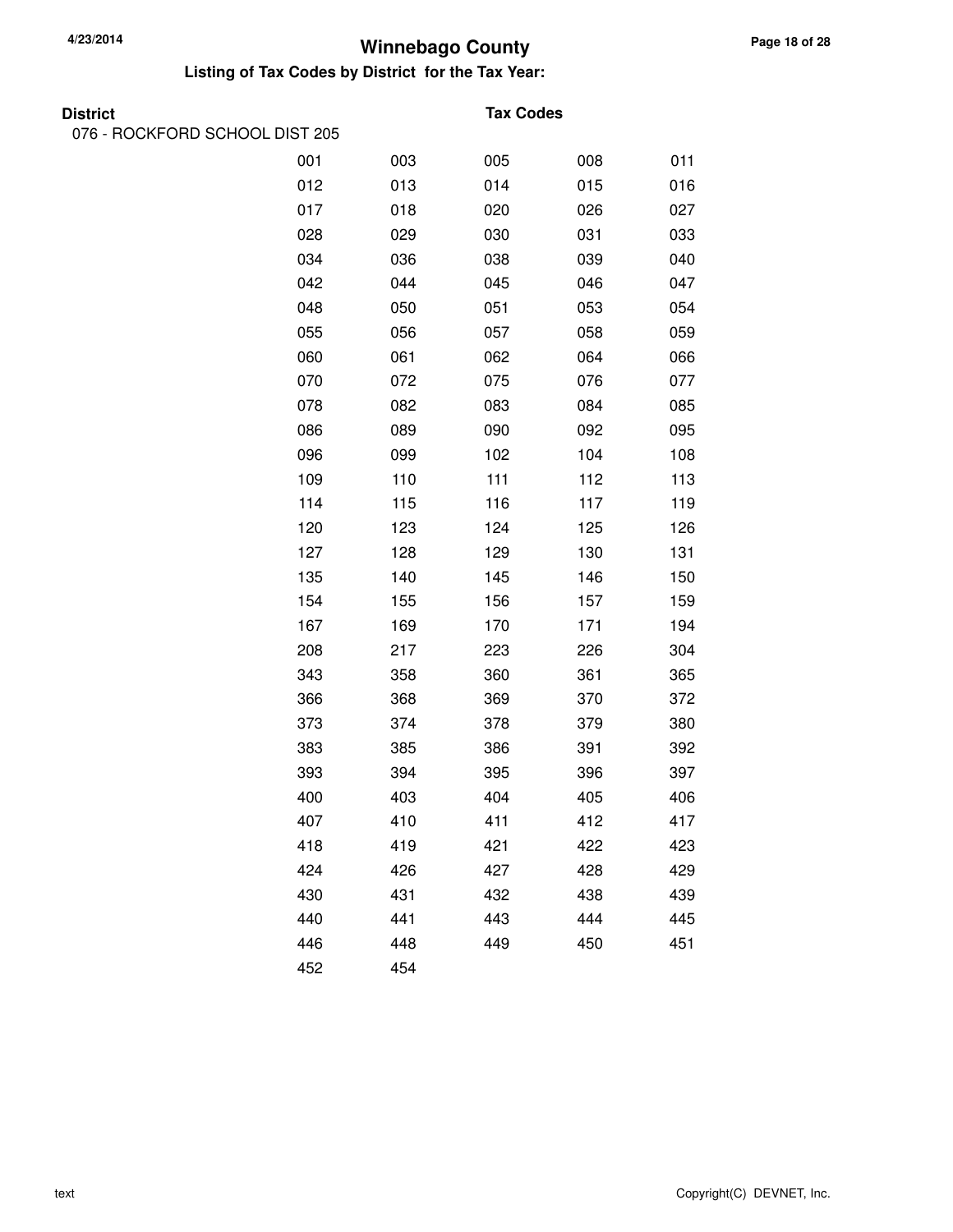| <b>District</b>                |     |     | <b>Tax Codes</b> |     |     |
|--------------------------------|-----|-----|------------------|-----|-----|
| 077 - HONONEGAH HIGH SD #207   |     |     |                  |     |     |
|                                | 068 | 136 | 161              | 165 | 168 |
|                                | 175 | 176 | 180              | 181 | 182 |
|                                | 183 | 185 | 187              | 188 | 189 |
|                                | 192 | 193 | 195              | 196 | 197 |
|                                | 198 | 199 | 200              | 201 | 202 |
|                                | 203 | 205 | 206              | 207 | 209 |
|                                | 210 | 211 | 212              | 247 | 362 |
|                                | 364 | 402 | 420              | 447 |     |
| 078 - MERIDIAN SCHOOL DIST 223 |     |     |                  |     |     |
|                                | 091 | 093 | 351              | 398 | 436 |
|                                | 437 | 453 |                  |     |     |
| 079 - SOUTH BELOIT SD #320     |     |     |                  |     |     |
|                                | 177 | 178 | 179              | 190 | 191 |
|                                | 290 |     |                  |     |     |
| 080 - PECATONICA UNIT SD #321  |     |     |                  |     |     |
|                                | 232 | 259 | 261              | 264 | 266 |
|                                | 268 | 281 | 284              | 286 | 302 |
|                                | 305 | 307 | 309              | 425 |     |
| 081 - DURAND UNIT SD #322      |     |     |                  |     |     |
|                                | 220 | 228 | 229              | 230 | 231 |
|                                | 233 | 234 | 246              |     |     |
| 082 - WINNEBAGO UNIT SD #323   |     |     |                  |     |     |
|                                | 052 | 063 | 069              | 071 | 073 |
|                                | 162 | 248 | 254              | 258 | 260 |
|                                | 262 | 263 | 265              | 267 | 282 |
|                                | 283 | 300 | 301              | 303 | 306 |
|                                | 308 | 310 | 311              | 312 | 313 |
|                                | 314 | 315 | 324              | 325 | 326 |
|                                | 363 | 381 | 382              |     |     |
| 083 - HIAWATHA SCHOOL DIST 426 |     |     |                  |     |     |
|                                | 122 | 367 |                  |     |     |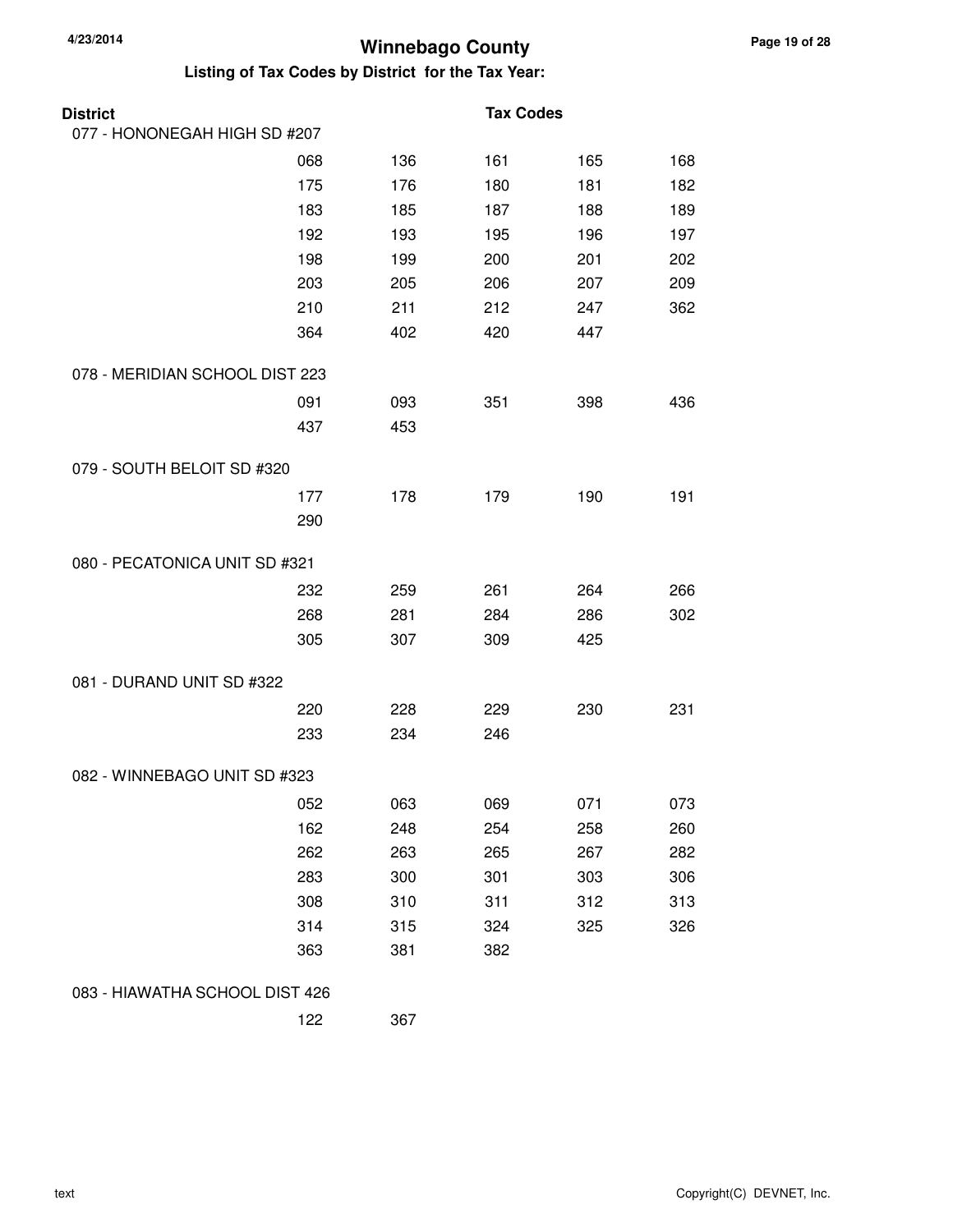| <b>District</b>             |     |     | <b>Tax Codes</b> |     |     |
|-----------------------------|-----|-----|------------------|-----|-----|
| 084 - COMMUNITY COLLEGE 511 |     |     |                  |     |     |
|                             | 001 | 002 | 003              | 005 | 006 |
|                             | 007 | 008 | 010              | 011 | 012 |
|                             | 013 | 014 | 015              | 016 | 017 |
|                             | 018 | 019 | 020              | 021 | 026 |
|                             | 027 | 028 | 029              | 030 | 031 |
|                             | 033 | 034 | 035              | 036 | 038 |
|                             | 039 | 040 | 042              | 044 | 045 |
|                             | 046 | 047 | 048              | 049 | 050 |
|                             | 051 | 052 | 053              | 054 | 055 |
|                             | 056 | 057 | 058              | 059 | 060 |
|                             | 061 | 062 | 063              | 064 | 066 |
|                             | 068 | 069 | 070              | 071 | 072 |
|                             | 073 | 074 | 075              | 076 | 077 |
|                             | 078 | 082 | 083              | 084 | 085 |
|                             | 086 | 089 | 090              | 091 | 092 |
|                             | 093 | 095 | 096              | 099 | 100 |
|                             | 101 | 102 | 104              | 108 | 109 |
|                             | 110 | 111 | 112              | 113 | 114 |
|                             | 115 | 116 | 117              | 118 | 119 |
|                             | 120 | 123 | 124              | 125 | 126 |
|                             | 127 | 128 | 129              | 130 | 131 |
|                             | 133 | 134 | 135              | 136 | 137 |
|                             | 139 | 140 | 141              | 142 | 143 |
|                             | 144 | 145 | 146              | 147 | 149 |
|                             | 150 | 151 | 152              | 153 | 154 |
|                             | 155 | 156 | 157              | 158 | 159 |
|                             | 160 | 161 | 162              | 163 | 164 |
|                             | 165 | 167 | 168              | 169 | 170 |
|                             | 171 | 175 | 176              | 177 | 178 |
|                             | 179 | 180 | 181              | 182 | 183 |
|                             | 184 | 185 | 187              | 188 | 189 |
|                             | 190 | 191 | 192              | 193 | 194 |
|                             | 195 | 196 | 197              | 198 | 199 |
|                             | 200 | 201 | 202              | 203 | 205 |
|                             | 206 | 207 | 208              | 209 | 210 |
|                             | 211 | 212 | 215              | 217 | 220 |
|                             | 223 | 226 | 228              | 229 | 230 |
|                             | 231 | 232 | 233              | 234 | 246 |
|                             | 247 | 248 | 254              | 258 | 259 |
|                             | 260 | 261 | 262              | 263 | 264 |
|                             | 265 | 266 | 267              | 268 | 281 |
|                             | 282 | 283 | 284              | 286 | 290 |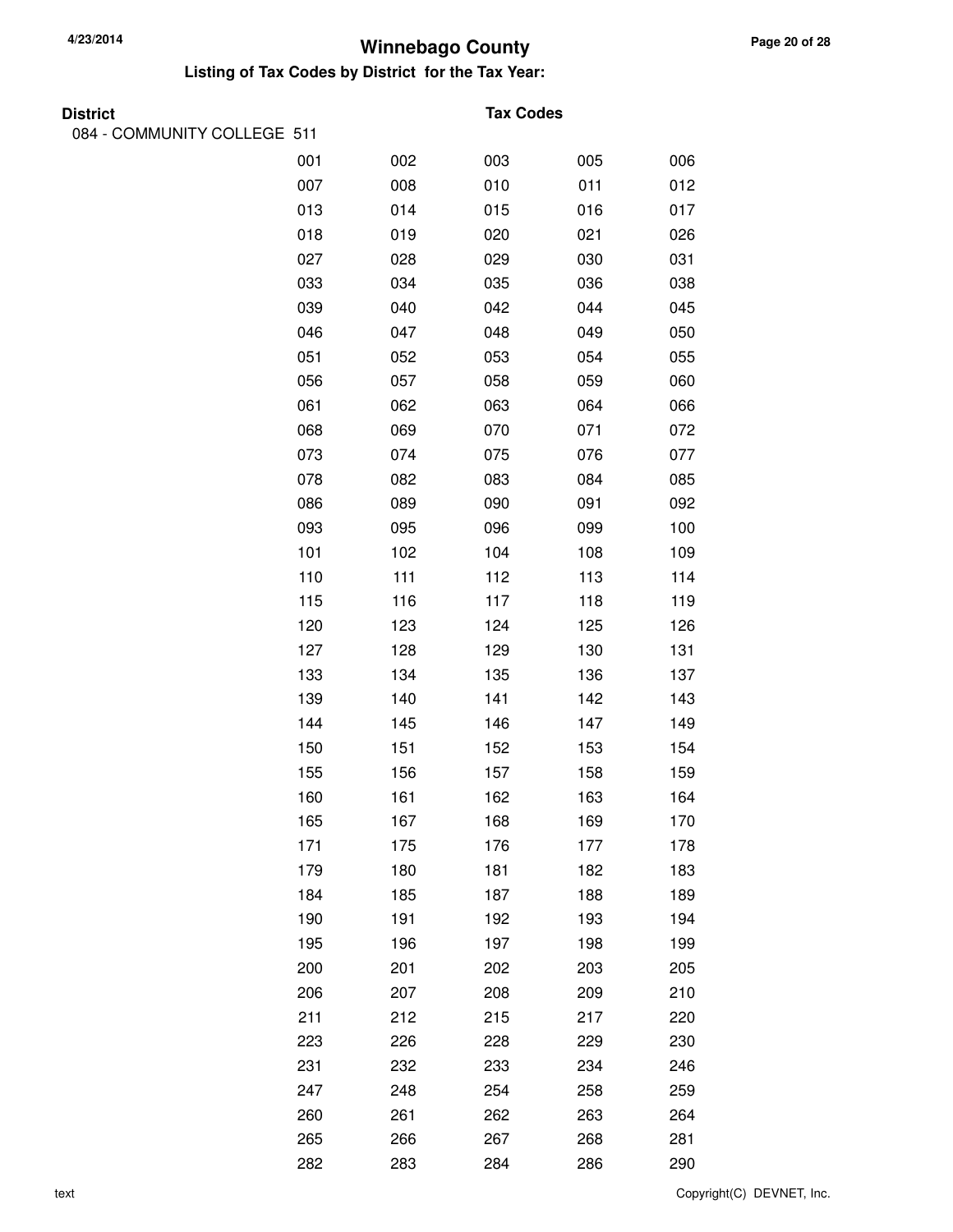| <b>District</b>             |     |     | <b>Tax Codes</b> |     |     |
|-----------------------------|-----|-----|------------------|-----|-----|
|                             | 300 | 301 | 302              | 303 | 304 |
|                             | 305 | 306 | 307              | 308 | 309 |
|                             | 310 | 311 | 312              | 313 | 314 |
|                             | 315 | 324 | 325              | 326 | 343 |
|                             | 351 | 358 | 360              | 361 | 362 |
|                             | 363 | 364 | 365              | 366 | 368 |
|                             | 369 | 370 | 372              | 373 | 374 |
|                             | 377 | 378 | 379              | 380 | 381 |
|                             | 382 | 383 | 385              | 386 | 391 |
|                             | 392 | 393 | 394              | 395 | 396 |
|                             | 397 | 398 | 400              | 402 | 403 |
|                             | 404 | 405 | 406              | 407 | 408 |
|                             | 409 | 410 | 411              | 412 | 413 |
|                             | 414 | 416 | 417              | 418 | 419 |
|                             | 420 | 421 | 422              | 423 | 424 |
|                             | 425 | 426 | 427              | 428 | 429 |
|                             | 430 | 431 | 432              | 433 | 434 |
|                             | 435 | 436 | 437              | 438 | 439 |
|                             | 440 | 441 | 442              | 443 | 444 |
|                             | 445 | 446 | 447              | 448 | 449 |
|                             | 450 | 451 | 452              | 453 | 454 |
| 085 - COMMUNITY COLLEGE 523 |     |     |                  |     |     |
|                             | 122 | 367 |                  |     |     |
|                             |     |     |                  |     |     |
| 088 - NORTH MAIN/AUBURN TIF |     |     |                  |     |     |
|                             | 086 |     |                  |     |     |
| 089 - JACKSON SCHOOL TIF    |     |     |                  |     |     |
|                             | 223 |     |                  |     |     |
|                             |     |     |                  |     |     |
| 090 - EASTSIDE TIF          |     |     |                  |     |     |
|                             | 027 |     |                  |     |     |
|                             |     |     |                  |     |     |
| 091 - WESTSIDE TIF          |     |     |                  |     |     |
|                             | 028 | 033 | 038              |     |     |
|                             |     |     |                  |     |     |
| 092 - SEVENTH ST TIF        |     |     |                  |     |     |
|                             | 034 | 039 |                  |     |     |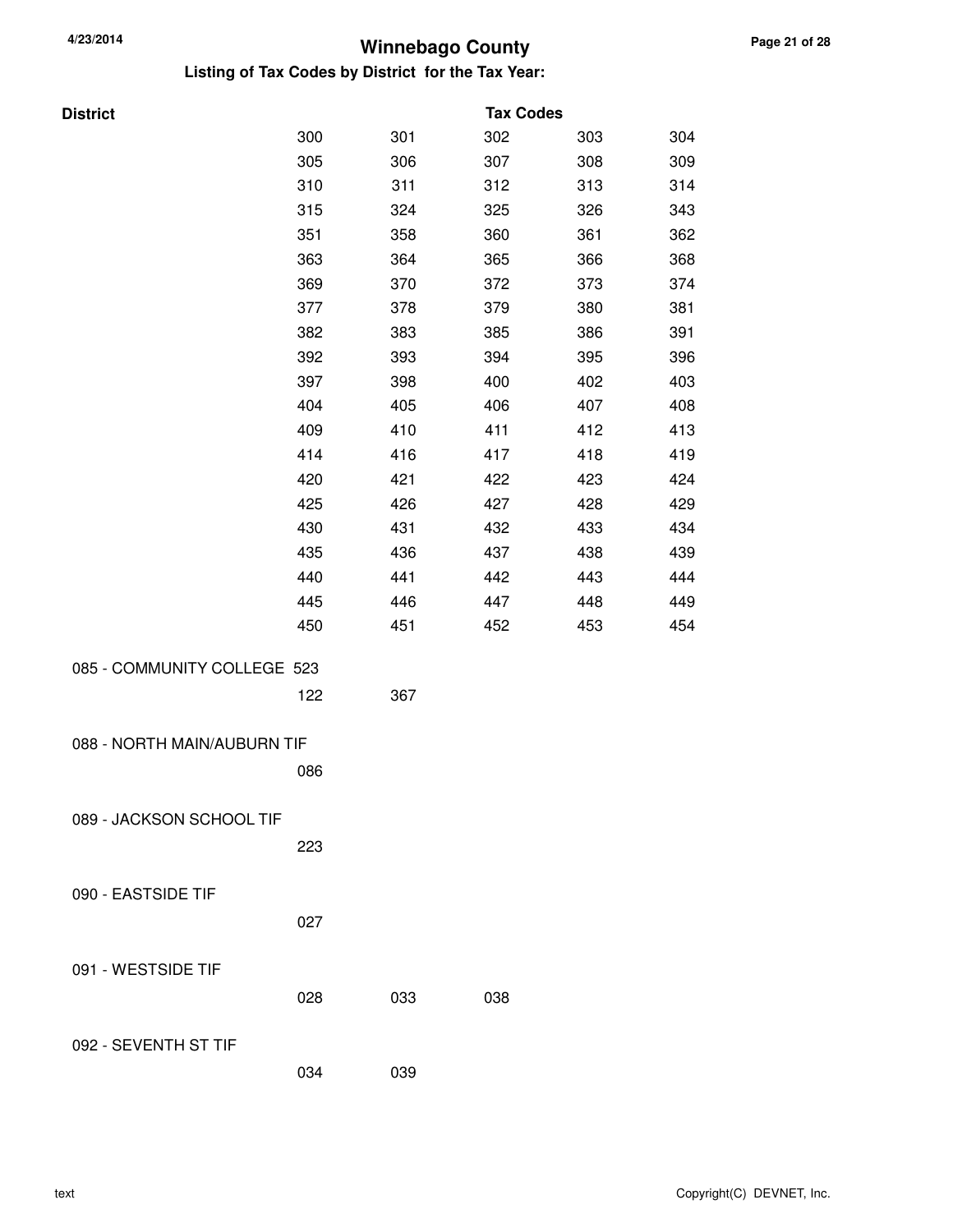| <b>District</b>               |     |     | <b>Tax Codes</b> |     |     |
|-------------------------------|-----|-----|------------------|-----|-----|
| 093 - NORTH MAIN TIF          |     |     |                  |     |     |
|                               | 391 |     |                  |     |     |
| 094 - GLOBAL TRADE TIF #1     |     |     |                  |     |     |
|                               | 392 |     |                  |     |     |
| 098 - MACHESNEY PARK TIF      |     |     |                  |     |     |
|                               | 118 | 141 |                  |     |     |
| 101 - BU/HA MULTI TOWNSHIP    |     |     |                  |     |     |
|                               | 246 | 247 | 248              | 254 | 258 |
|                               | 259 | 260 | 261              | 262 | 263 |
|                               | 264 | 265 | 266              | 267 | 268 |
| 102 - DU/LA MULTI TOWNSHIP    |     |     |                  |     |     |
|                               | 220 | 228 | 229              | 230 | 231 |
|                               | 232 | 233 | 234              |     |     |
| 104 - SOUTH ROCKFORD TIF      |     |     |                  |     |     |
|                               | 014 |     |                  |     |     |
| 105 - LINCOLNWOOD TIF         |     |     |                  |     |     |
|                               | 047 |     |                  |     |     |
| 106 - DURAND VILLAGE TIF      |     |     |                  |     |     |
|                               | 228 |     |                  |     |     |
|                               |     |     |                  |     |     |
| 107 - SPRINGFIELD CORNERS TIF |     |     |                  |     |     |
|                               | 048 |     |                  |     |     |
| 109 - COUNTRY OAKS SSA        |     |     |                  |     |     |
|                               | 056 |     |                  |     |     |
| 110 - BURRITT TWSP ROAD       |     |     |                  |     |     |
|                               | 254 | 258 | 259              | 260 | 261 |
|                               | 262 | 263 | 264              | 265 | 266 |
|                               | 267 | 268 |                  |     |     |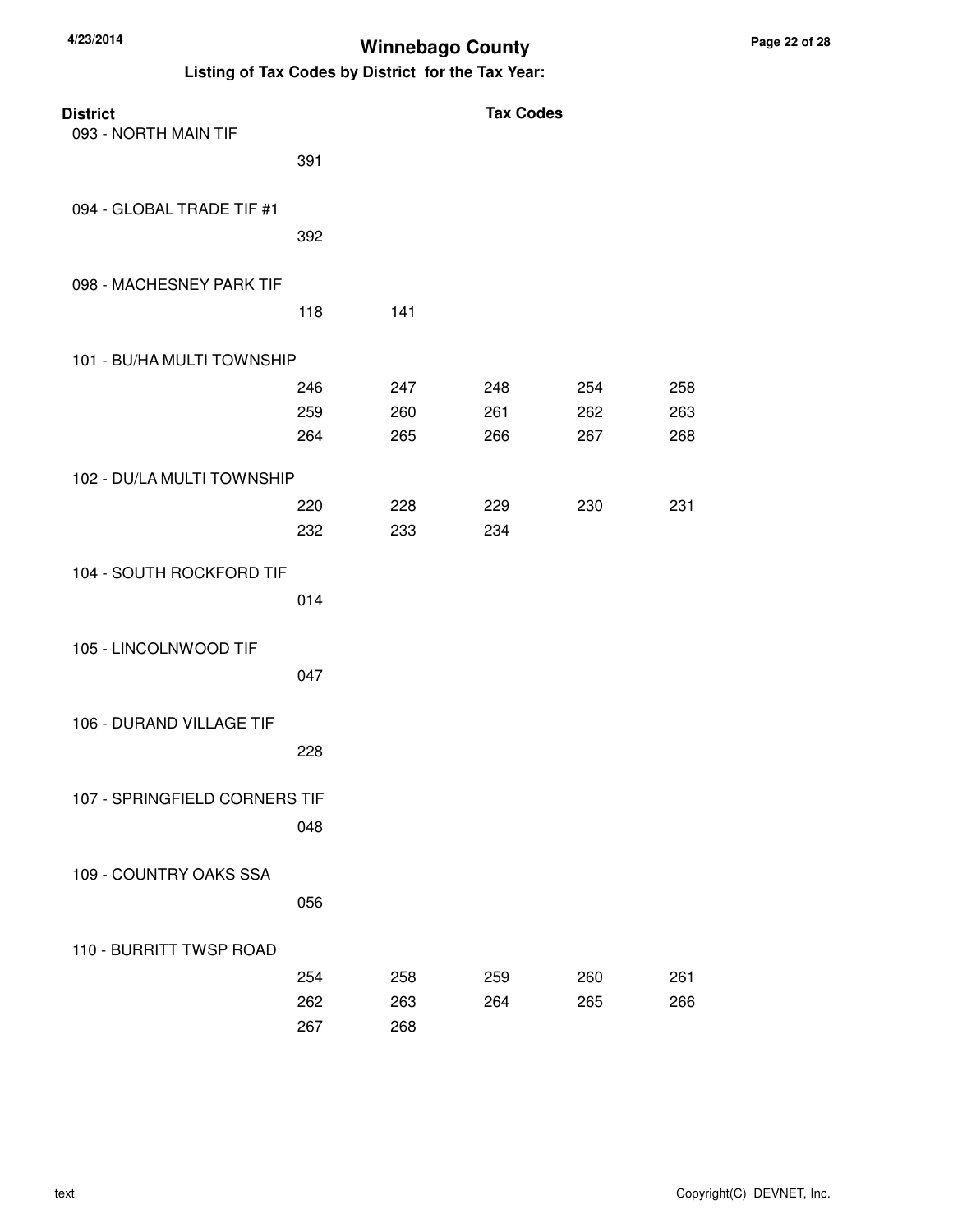| <b>District</b>               |     |     | <b>Tax Codes</b> |     |     |
|-------------------------------|-----|-----|------------------|-----|-----|
| 111 - CHERRY VALLEY TWSP ROAD |     |     |                  |     |     |
|                               | 110 | 111 | 112              | 113 | 114 |
|                               | 115 | 116 | 119              | 120 | 122 |
|                               | 124 | 125 | 127              | 128 | 129 |
|                               | 343 | 366 | 367              | 383 | 386 |
|                               | 396 | 440 |                  |     |     |
| 112 - DURAND TWSP ROAD        |     |     |                  |     |     |
|                               | 228 | 229 | 230              | 231 | 232 |
|                               | 233 | 234 |                  |     |     |
| 113 - HARLEM TWSP ROAD        |     |     |                  |     |     |
|                               | 006 | 007 | 012              | 019 | 020 |
|                               | 026 | 042 | 045              | 049 | 074 |
|                               | 075 | 078 | 100              | 101 | 102 |
|                               | 108 | 109 | 118              | 130 | 133 |
|                               | 134 | 135 | 136              | 137 | 139 |
|                               | 140 | 141 | 142              | 143 | 144 |
|                               | 145 | 147 | 149              | 151 | 152 |
|                               | 153 | 158 | 159              | 160 | 163 |
|                               | 164 | 194 | 208              | 215 | 217 |
|                               | 408 | 413 | 414              | 416 | 427 |
|                               | 428 | 429 | 430              | 431 | 432 |
|                               | 433 | 434 | 435              | 442 | 443 |
|                               | 444 | 445 | 449              | 454 |     |
| 114 - HARRISON TWSP ROAD      |     |     |                  |     |     |
|                               | 246 | 247 | 248              |     |     |
| 115 - LAONA TWSP ROAD         |     |     |                  |     |     |
|                               | 212 | 220 |                  |     |     |
| 116 - OWEN TWSP ROAD          |     |     |                  |     |     |
|                               | 046 | 146 | 150              | 154 | 155 |
|                               | 156 | 157 | 161              | 162 | 165 |
|                               | 167 | 168 | 169              | 170 | 171 |
|                               | 195 | 200 | 304              | 358 | 360 |
|                               | 361 | 362 | 363              | 364 | 365 |
|                               | 368 | 369 |                  |     |     |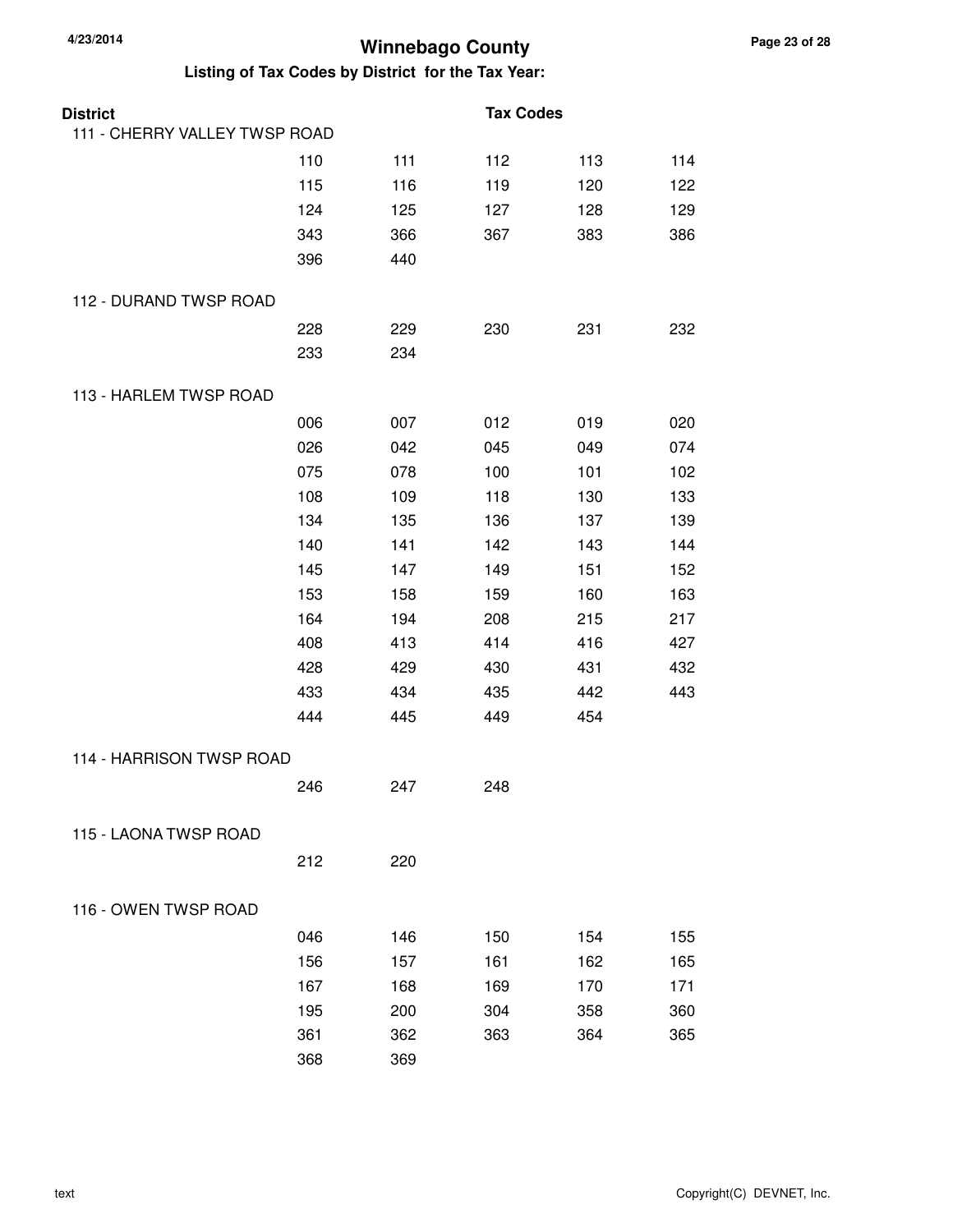| <b>District</b>            |     |     | <b>Tax Codes</b> |     |     |
|----------------------------|-----|-----|------------------|-----|-----|
| 117 - PECATONICA TWSP ROAD |     |     |                  |     |     |
|                            | 281 | 282 | 283              | 284 | 286 |
|                            | 425 |     |                  |     |     |
| 118 - ROCKFORD TWSP ROAD   |     |     |                  |     |     |
|                            | 001 | 002 | 003              | 005 | 008 |
|                            | 010 | 011 | 013              | 014 | 015 |
|                            | 016 | 017 | 018              | 021 | 027 |
|                            | 028 | 029 | 030              | 031 | 033 |
|                            | 034 | 035 | 036              | 038 | 039 |
|                            | 040 | 044 | 047              | 048 | 050 |
|                            | 051 | 052 | 053              | 054 | 055 |
|                            | 056 | 057 | 058              | 059 | 060 |
|                            | 061 | 062 | 063              | 064 | 066 |
|                            | 069 | 070 | 071              | 072 | 073 |
|                            | 076 | 077 | 082              | 083 | 084 |
|                            | 085 | 086 | 089              | 090 | 091 |
|                            | 092 | 093 | 095              | 096 | 099 |
|                            | 104 | 117 | 123              | 126 | 131 |
|                            | 223 | 226 | 351              | 370 | 372 |
|                            | 373 | 374 | 377              | 378 | 379 |
|                            | 380 | 381 | 382              | 385 | 391 |
|                            | 392 | 393 | 394              | 395 | 397 |
|                            | 398 | 400 | 403              | 404 | 405 |
|                            | 406 | 407 | 409              | 410 | 411 |
|                            | 412 | 417 | 418              | 419 | 421 |
|                            | 422 | 423 | 424              | 426 | 436 |
|                            | 437 | 438 | 439              | 441 | 446 |
|                            | 448 | 450 | 451              | 452 | 453 |
| 119 - ROCKTON TWSP ROAD    |     |     |                  |     |     |
|                            | 190 | 191 | 193              | 197 | 201 |
|                            | 202 | 203 | 205              | 206 | 290 |
|                            | 402 | 420 |                  |     |     |
| 120 - ROSCOE TWSP ROAD     |     |     |                  |     |     |
|                            | 068 | 175 | 176              | 177 | 178 |
|                            | 179 | 180 | 181              | 182 | 183 |
|                            | 184 | 185 | 187              | 188 | 189 |
|                            | 192 | 196 | 198              | 199 | 207 |
|                            | 209 | 447 |                  |     |     |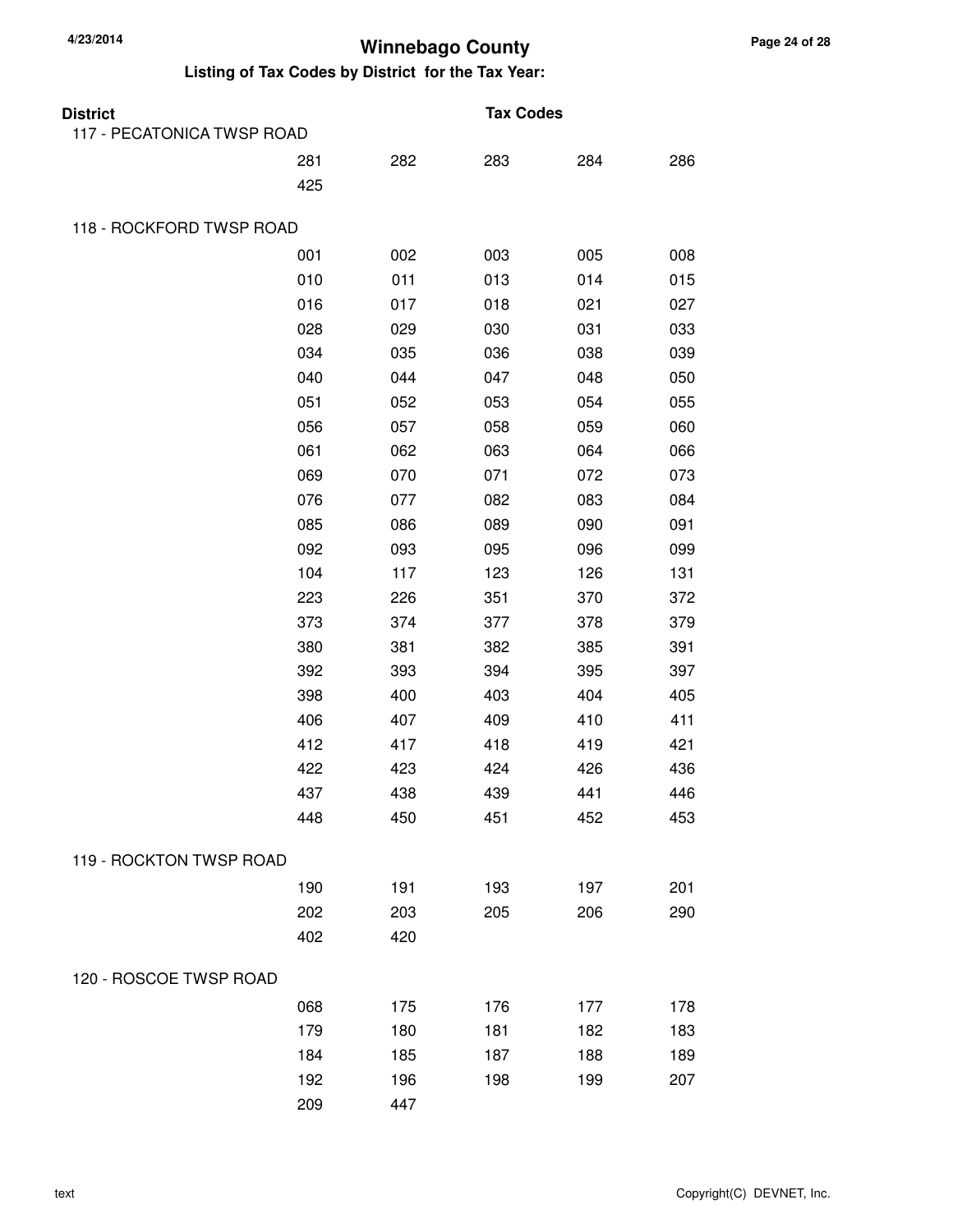| <b>District</b>                |     |     | <b>Tax Codes</b> |     |     |
|--------------------------------|-----|-----|------------------|-----|-----|
| 121 - SEWARD TWSP ROAD         |     |     |                  |     |     |
|                                | 300 | 301 | 302              | 303 | 305 |
|                                | 306 | 307 | 308              | 309 | 310 |
|                                | 311 | 312 | 313              | 314 |     |
| 122 - SHIRLAND TWSP ROAD       |     |     |                  |     |     |
|                                | 210 | 211 |                  |     |     |
| 123 - WINNEBAGO TWSP ROAD      |     |     |                  |     |     |
|                                | 315 | 324 | 325              | 326 |     |
| 124 - PE/SE MULTI TOWNSHIP     |     |     |                  |     |     |
|                                | 281 | 282 | 283              | 284 | 286 |
|                                | 300 | 301 | 302              | 303 | 305 |
|                                | 306 | 307 | 308              | 309 | 310 |
|                                | 311 | 312 | 313              | 314 | 425 |
| 125 - WAGON WHEEL TIF          |     |     |                  |     |     |
|                                | 402 |     |                  |     |     |
| 126 - RIVER OAKS TIF           |     |     |                  |     |     |
|                                | 403 |     |                  |     |     |
| 127 - GARRISON SCHOOL TIF      |     |     |                  |     |     |
|                                | 404 |     |                  |     |     |
| 128 - KISHWAUKEE/HARRISON TIF  |     |     |                  |     |     |
|                                | 405 |     |                  |     |     |
| 129 - LINCOLNWOOD TIF #2       |     |     |                  |     |     |
|                                | 406 |     |                  |     |     |
|                                |     |     |                  |     |     |
| 130 - HOPE VI TIF              | 407 |     |                  |     |     |
|                                |     |     |                  |     |     |
| 131 - QUARRY TIF               |     |     |                  |     |     |
|                                | 408 |     |                  |     |     |
| 132 - NORTH 2ND TIF LOVES PARK |     |     |                  |     |     |
|                                | 409 |     |                  |     |     |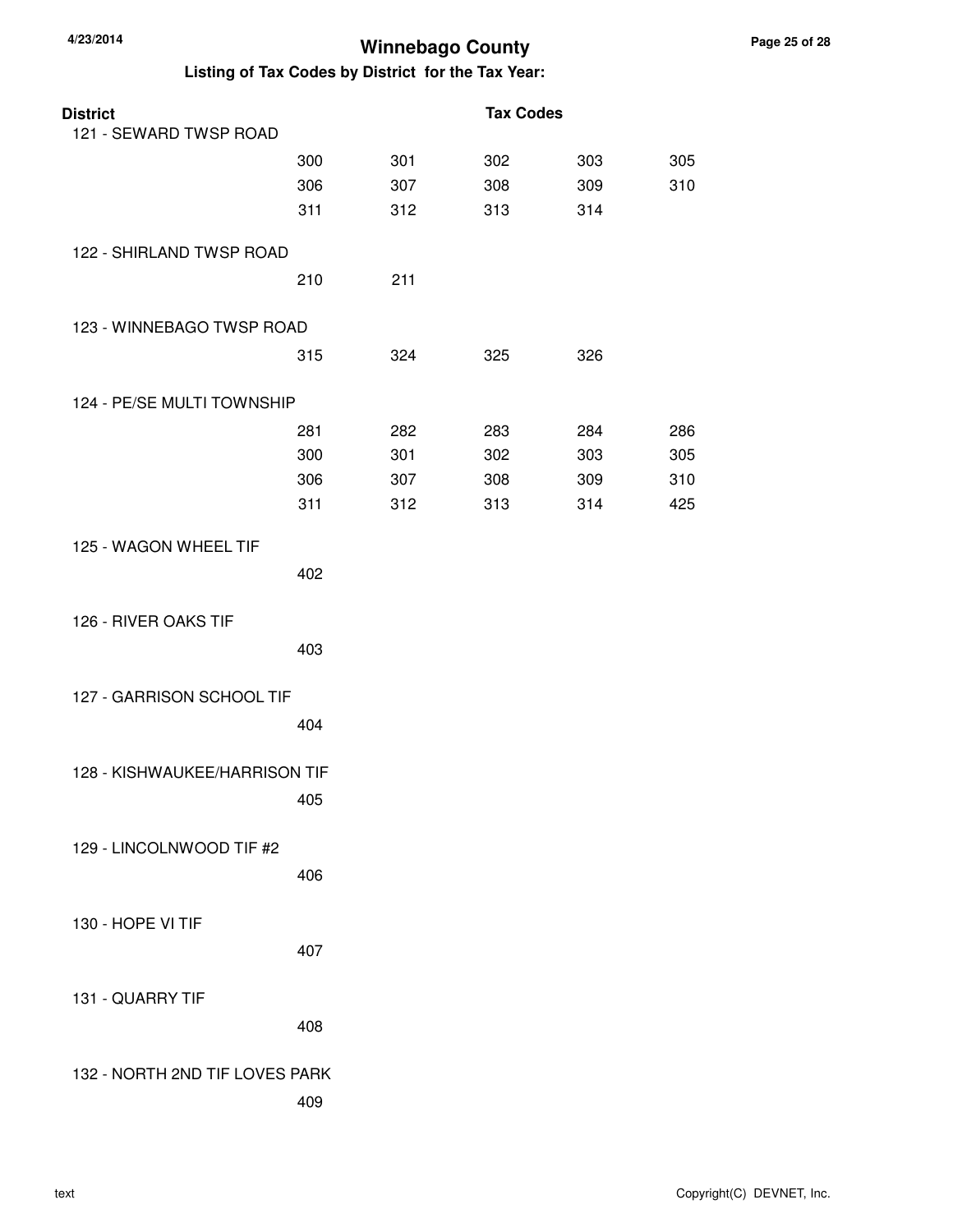| <b>District</b><br>133 - GLOBAL TRADE TIF #2 |     |     | <b>Tax Codes</b> |
|----------------------------------------------|-----|-----|------------------|
|                                              | 410 | 411 |                  |
| 134 - ASSISTED LIVING/ RIVER HOUSING TIF     | 412 |     |                  |
| 135 - NORTH 2ND TIF MACHESNEY PARK           | 413 | 414 | 416              |
| 136 - HARVEST HILLS SSA                      | 070 | 076 | 077              |
| 137 - MAIN/WHITMAN TIF                       | 417 |     |                  |
| 138 - MIDTOWN TIF                            | 418 |     |                  |
| 139 - KISH/HAR TIF #2                        | 419 |     |                  |
| 140 - FORMER BELOIT CORP TIF                 | 420 |     |                  |
| 141 - GLOBAL TRADE TIF #3                    | 421 |     |                  |
| 142 - RIVER DISTRICT NORTH TIF               | 422 |     |                  |
| 143 - BROADWAY TIF                           | 423 |     |                  |
| 144 - EAST RIVER TIF                         | 424 |     |                  |
| 145 - SUMNER ROAD/GROVE STREET TIF           | 425 |     |                  |
| 146 - LOVES PARK CORP CENTER TIF             | 426 | 427 | 428              |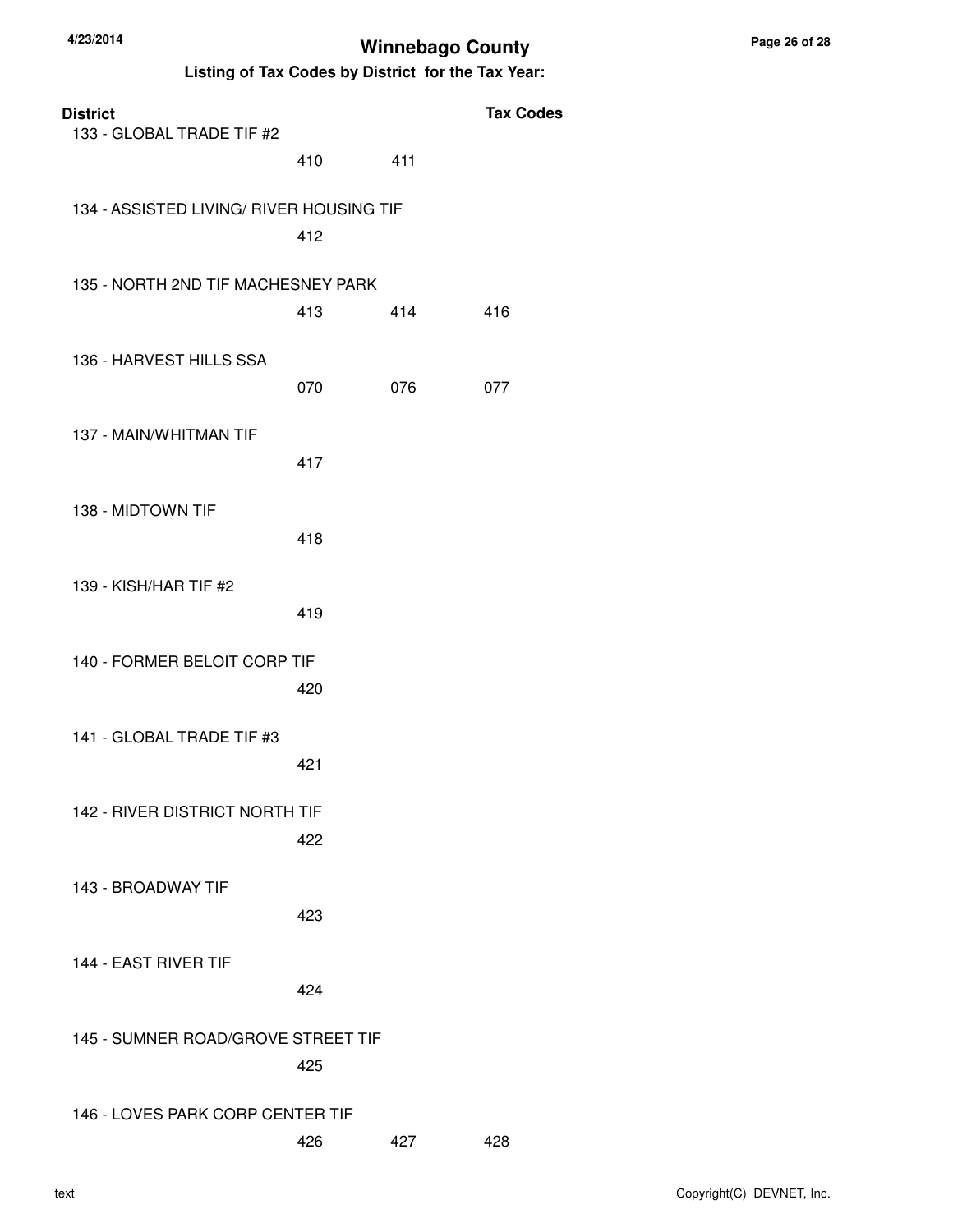| <b>District</b><br>147 - WESTSTONE TIF | <b>Tax Codes</b> |            |     |     |     |
|----------------------------------------|------------------|------------|-----|-----|-----|
|                                        | 429              | 430        | 431 | 432 |     |
| 148 - NORTH WILLOW CREEK TIF           | 433              |            |     |     |     |
| 149 - SOUTH WILLOW CREEK TIF           | 434              | 435        |     |     |     |
| 150 - GLOBAL TRADEPARK SOUTH TIF       | 398              | 436        | 437 | 453 |     |
| 151 - I-39 / BAXTER ROAD TIF           | 438              | 439        | 440 | 441 | 452 |
| 152 - ZENITH CUTTER TIF                | 442              |            |     |     |     |
| 153 - SPRING CREEK LAKES TIF           | 443<br>449       | 444<br>454 | 445 | 446 | 448 |
| 154 - FORMER WARNER ELECTRIC TIF       | 447              |            |     |     |     |
| 155 - PERRYVILLE ROAD SSA              |                  |            |     |     |     |
| 156 - OLDE RIVER RIDGE PLAT 6 SSA      | 358              |            |     |     |     |
| 157 - JEFFERSON / NORTH 3RD ST TIF     | 450              |            |     |     |     |
| 158 - I-39 BAXTER ROAD SSA             |                  |            |     |     |     |
| 159 - MULFORD & EAST STATE STREET TIF  | 451              |            |     |     |     |